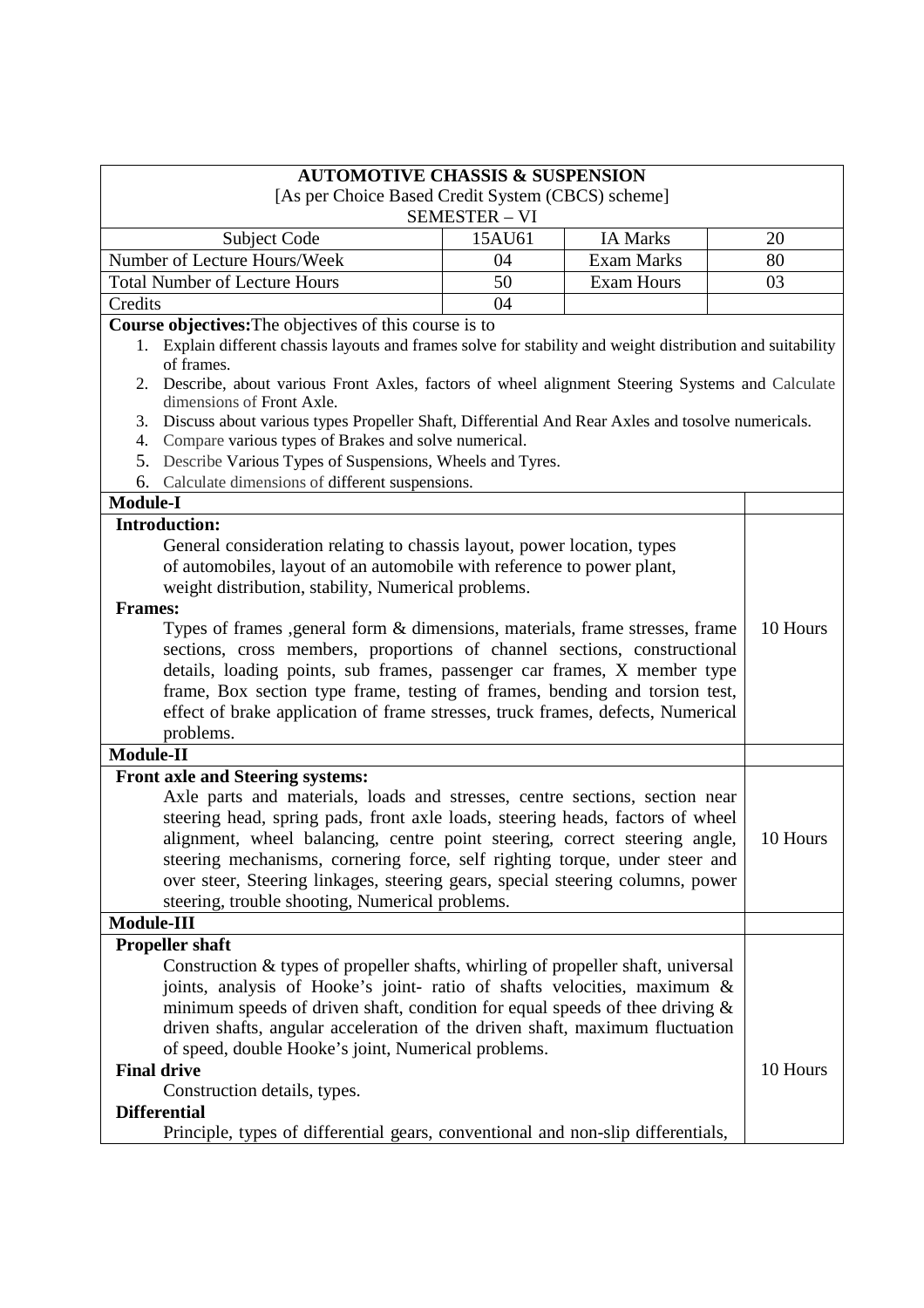| backlash, differential lock, inter-axle differential, transaxle types.                                                                                                                                                                                                                                                                                                                                                                                                                                                                                                                                                                                                                                                                                                                                                                                                                                  |          |
|---------------------------------------------------------------------------------------------------------------------------------------------------------------------------------------------------------------------------------------------------------------------------------------------------------------------------------------------------------------------------------------------------------------------------------------------------------------------------------------------------------------------------------------------------------------------------------------------------------------------------------------------------------------------------------------------------------------------------------------------------------------------------------------------------------------------------------------------------------------------------------------------------------|----------|
| <b>Rear axle</b>                                                                                                                                                                                                                                                                                                                                                                                                                                                                                                                                                                                                                                                                                                                                                                                                                                                                                        |          |
| Torque reaction, driving thrust, Hotchkiss drive, torque tube drive,                                                                                                                                                                                                                                                                                                                                                                                                                                                                                                                                                                                                                                                                                                                                                                                                                                    |          |
| construction of rear axle shaft supporting- fully floating and semi floating                                                                                                                                                                                                                                                                                                                                                                                                                                                                                                                                                                                                                                                                                                                                                                                                                            |          |
| arrangements axle housings, trouble shooting, numericalproblems.                                                                                                                                                                                                                                                                                                                                                                                                                                                                                                                                                                                                                                                                                                                                                                                                                                        |          |
| <b>Module-IV</b>                                                                                                                                                                                                                                                                                                                                                                                                                                                                                                                                                                                                                                                                                                                                                                                                                                                                                        |          |
| <b>Brakes</b>                                                                                                                                                                                                                                                                                                                                                                                                                                                                                                                                                                                                                                                                                                                                                                                                                                                                                           |          |
| Necessity, stopping distance and time, brake efficiency, weight transfer, brake<br>shoe theory, determination of braking torque, classification of brakes, types,<br>construction, function, operation, braking systems - mechanical, hydraulic,<br>disc, drum, details of hydraulic system, mechanical system and components,<br>types of master & wheel cylinders, bleeding of brakes, brake drums, brake<br>linings, brake fluid, factors influencing operation of brakes such as operating<br>temperature, lining, brake clearance, pedal pressure, linkages etc, Brake<br>compensation, Parking and emergency brakes, hill holder, automatic<br>adjustment, servo brakes, Power brakes-Air brakes, vacuum brakes and<br>electric brakes and components brake valve, unloaded valve, diaphragm, air-<br>hydraulic brakes, vacuum boosted hydraulic brakes, trouble shooting,<br>Numerical problems. | 10 Hours |
| Module-V                                                                                                                                                                                                                                                                                                                                                                                                                                                                                                                                                                                                                                                                                                                                                                                                                                                                                                |          |
| <b>Suspension:</b>                                                                                                                                                                                                                                                                                                                                                                                                                                                                                                                                                                                                                                                                                                                                                                                                                                                                                      |          |
| Objects, basic considerations, Types of suspension springs, construction,<br>operation & materials, leaf springs, coil springs, torsion bar, rubber springs,<br>plastic springs, air bellows or pneumatic suspension, hydraulic suspension,<br>constructional details of telescopic shock absorbers, independent suspension,<br>front wheel independent suspension, rear wheel independent suspension,<br>types, stabilizer, trouble shooting, Numerical problems.<br><b>Wheels and Tyres:</b><br>Types of wheels, construction, structure and function, wheel dimensions,<br>structure and function of tyres, static and dynamic properties of pneumatic<br>tyres, types of tyres, materials, tyre section & designation, factors affecting<br>tyre life, quick change wheels, special wheels, trouble shooting.                                                                                       | 10 Hours |
| <b>Course outcomes:</b>                                                                                                                                                                                                                                                                                                                                                                                                                                                                                                                                                                                                                                                                                                                                                                                                                                                                                 |          |
| After completion of above course, students will be able to                                                                                                                                                                                                                                                                                                                                                                                                                                                                                                                                                                                                                                                                                                                                                                                                                                              |          |
| Explain different chassis layouts and frames and solve for stability and weight distribution<br>1.                                                                                                                                                                                                                                                                                                                                                                                                                                                                                                                                                                                                                                                                                                                                                                                                      |          |
| and suitability cross sectionsfor frames.                                                                                                                                                                                                                                                                                                                                                                                                                                                                                                                                                                                                                                                                                                                                                                                                                                                               |          |
| Describe various Front Axles, factors of wheel alignment Steering Systems and Calculate<br>2.                                                                                                                                                                                                                                                                                                                                                                                                                                                                                                                                                                                                                                                                                                                                                                                                           |          |
| dimensions of Front Axle.                                                                                                                                                                                                                                                                                                                                                                                                                                                                                                                                                                                                                                                                                                                                                                                                                                                                               |          |
| Describe various types Propeller Shaft, Differential and Rear axles and can find dimensions<br>3.                                                                                                                                                                                                                                                                                                                                                                                                                                                                                                                                                                                                                                                                                                                                                                                                       |          |
| of these components.                                                                                                                                                                                                                                                                                                                                                                                                                                                                                                                                                                                                                                                                                                                                                                                                                                                                                    |          |
| Select type of brake required to given application and will be able to calculate basic<br>4.<br>dimension of brakes.                                                                                                                                                                                                                                                                                                                                                                                                                                                                                                                                                                                                                                                                                                                                                                                    |          |
| 5.                                                                                                                                                                                                                                                                                                                                                                                                                                                                                                                                                                                                                                                                                                                                                                                                                                                                                                      |          |
| Describe, About Various Types of Suspensions, Wheels and Tyres.<br>Calculate dimensions of different suspensions                                                                                                                                                                                                                                                                                                                                                                                                                                                                                                                                                                                                                                                                                                                                                                                        |          |

6. Calculate dimensions of different suspensions.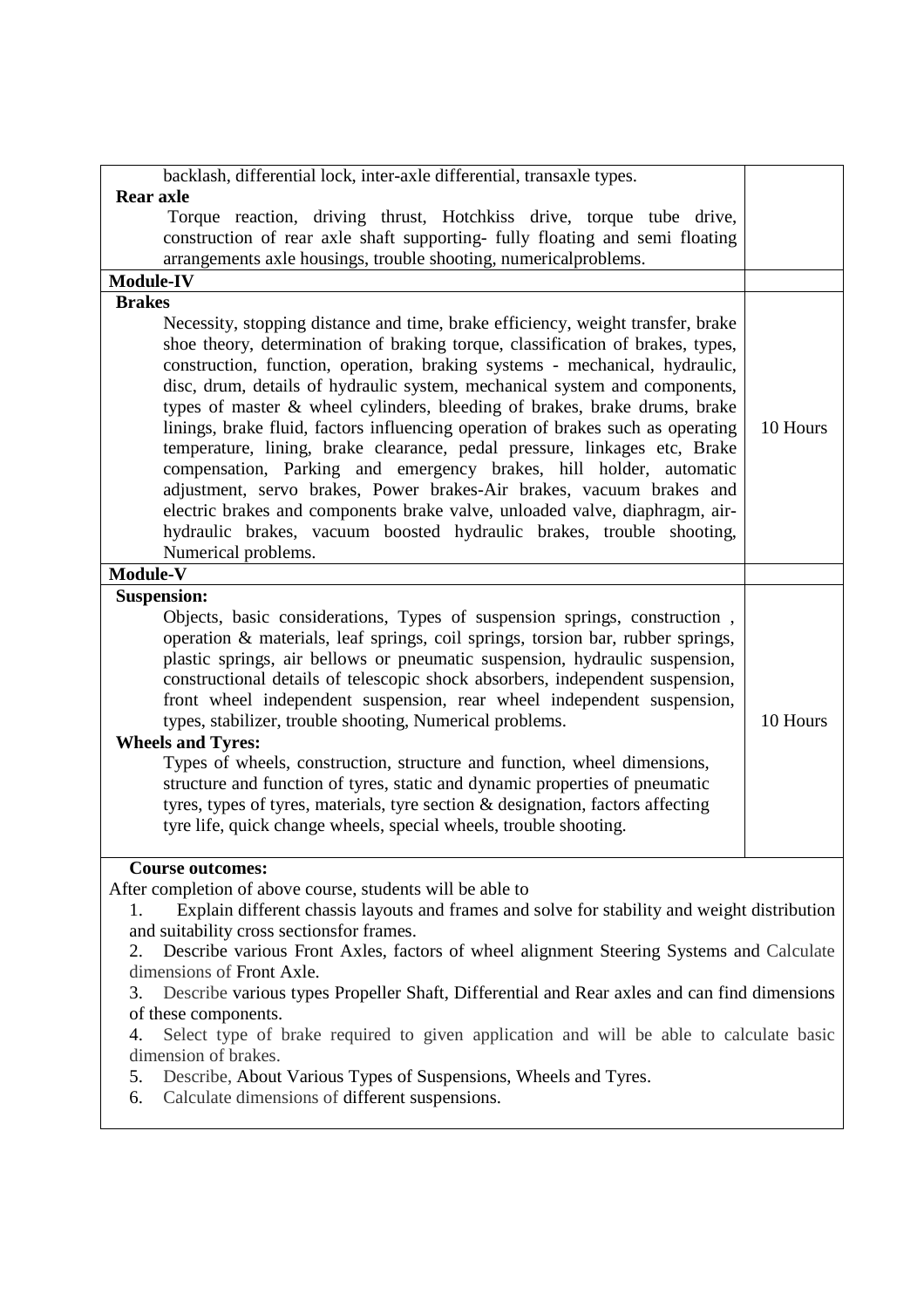#### **Question paper pattern:**

- 1. The question paper will have ten questions.
- 2. Each full question consists of 16 marks.
- 3. There will be 2full questions (with a maximum of four sub questions) from each module.
- 4. Each full question will have sub questions covering all the topics under a module.
- 5. The students will have to answer 5 full questions, selecting one full question from each module.

#### **Text Books:**

- 1. Automotive Chassis- Heldt .P. M, Chilton Co., (Nyack, N.Y., P.M. Heldt, 1945) Literary Licensing, LLC, 2012.
- 2. Automotive Mechanics- N.K. Giri, 8th Edition , Khanna Publications, New Delhi,2008.

### **Reference Books:**

- 1. Automobile Engineering Vol. I- Kirpal Singh, 12th edition, Standard publications, New Delhi, 2009.
- 2. Automobile Engineering K. K. Ramalingam, Scitech Publication, Chennai 2011.
- 3. Automotive chassis and body- P. L. Kohli, TMH.
- 4. Steering, Suspension and Tyres- Giles. J. G,Iiiffe Book Co., London- 1988.
- 5. Automotive Chassis and Body- Crouse W. H., McGraw-Hill, New York- 1971.
- 6. Automobile Engineering -T.R. Banga&Nathu Singh, Khanna Publications, 1993.
- 7. Introduction to Automobile Engineering N.R. Khatawate, Khanna pub. New Delhi.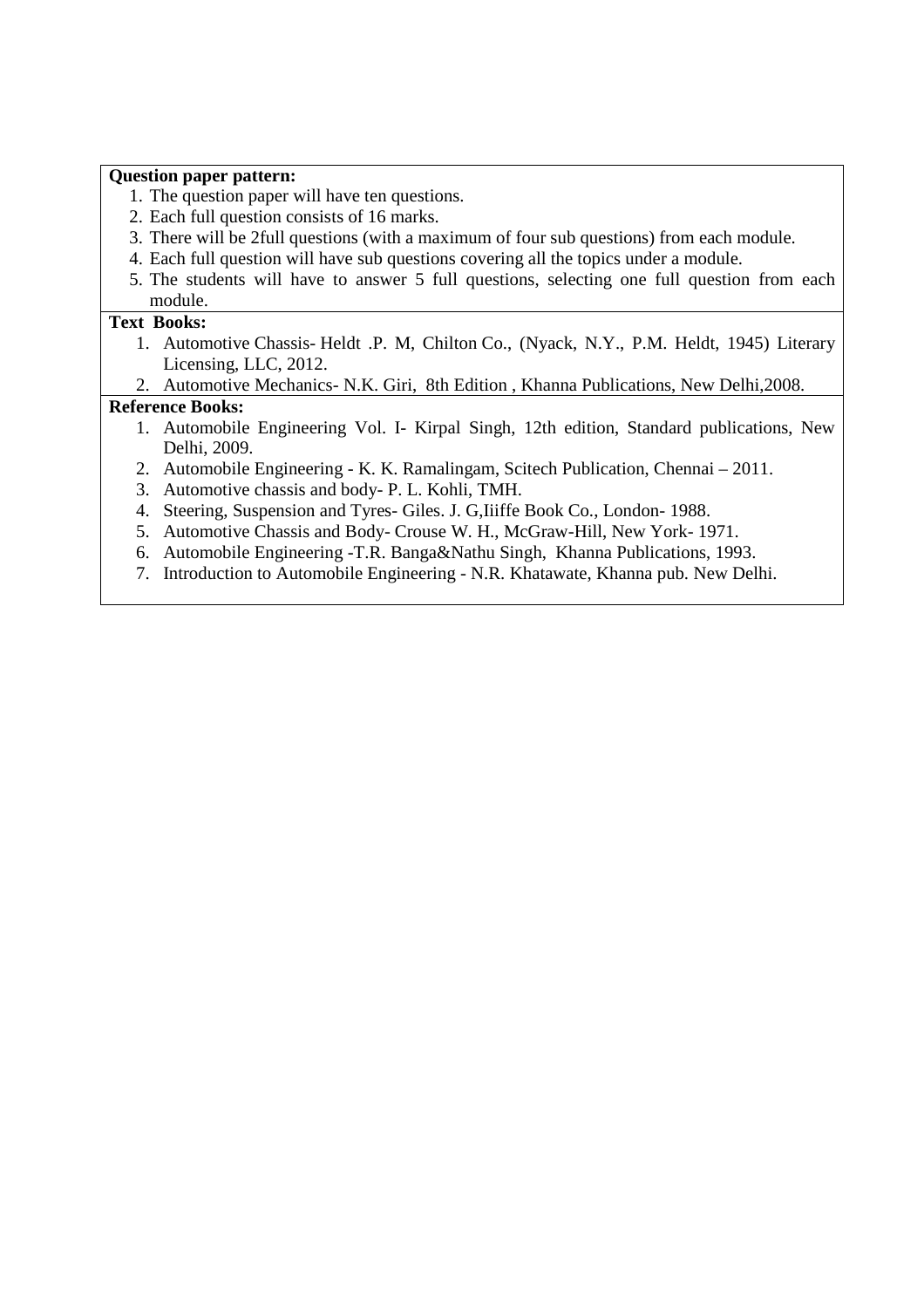|                                                                                                          | <b>HEAT AND MASS TRANSFER</b>                     |                   |  |          |
|----------------------------------------------------------------------------------------------------------|---------------------------------------------------|-------------------|--|----------|
|                                                                                                          | [As per Choice Based Credit System (CBCS) scheme] |                   |  |          |
|                                                                                                          | <b>SEMESTER - VI</b>                              |                   |  |          |
| <b>Subject Code</b>                                                                                      | 15AU62                                            | <b>IA Marks</b>   |  | 20       |
| Number of Lecture Hours/Week                                                                             | $04 + 1T$                                         | <b>Exam Marks</b> |  | 80       |
| <b>Total Number of Lecture Hours</b>                                                                     | 50                                                | <b>Exam Hours</b> |  | 03       |
| Credits                                                                                                  | 04                                                |                   |  |          |
| Course objectives: The objectives of this course is to                                                   |                                                   |                   |  |          |
| 1. Explain fundamental principles and laws of conduction, convection and radiation modes of              |                                                   |                   |  |          |
| heat transfer.                                                                                           |                                                   |                   |  |          |
| 2. Analyze one dimensional steady state heat transfer.                                                   |                                                   |                   |  |          |
| 3. Analyze one dimensional one dimensional unsteady state heat transfer.                                 |                                                   |                   |  |          |
| 4. Analyze one dimensional forced convection heat transfer problems.                                     |                                                   |                   |  |          |
| 5. Analyze one dimensional free convection heat transfer problems.                                       |                                                   |                   |  |          |
| 6. Analyze one dimensional application like flow over flat plate etc.                                    |                                                   |                   |  |          |
| 7. Introduce basic principle of heat exchanger analysis and thermal design.                              |                                                   |                   |  |          |
| 8. Apply laws of radiation heat transfer to solve engineering problems.                                  |                                                   |                   |  |          |
| <b>Module-I</b>                                                                                          |                                                   |                   |  |          |
| <b>Introductory concepts:</b>                                                                            |                                                   |                   |  |          |
| Modes of heat transfer: Basic laws governing conduction, convection, and                                 |                                                   |                   |  |          |
| radiation heat transfer; Thermal conductivity; convective heat transfer                                  |                                                   |                   |  |          |
| coefficient; radiation heat transfer; combined heat transfer mechanism.                                  |                                                   |                   |  |          |
| Boundary conditions of 1 <sup>st</sup> , 2 <sup>nd and 3rd</sup> Kind, Conduction: Derivation of general |                                                   |                   |  |          |
| three dimensional conduction equation in Cartesian coordinate, special cases,                            |                                                   |                   |  | 10 Hours |
| discussion on 3-D conduction in cylindrical and spherical coordinate systems.                            |                                                   |                   |  |          |
| (No derivation). One dimensional conduction equations in rectangular,                                    |                                                   |                   |  |          |
| cylindrical and spherical coordinates for plane and composite walls. Overall                             |                                                   |                   |  |          |
| heat transfer coefficient. Thermal contact resistance, Numerical problems and                            |                                                   |                   |  |          |
| Mathematical formulation.                                                                                |                                                   |                   |  |          |
| Module-II                                                                                                |                                                   |                   |  |          |
| Variable thermal conductivity                                                                            |                                                   |                   |  |          |
| Derivation for heat flow and temperature distribution in plane wall. Critical                            |                                                   |                   |  |          |
| thickness of insulation without heat generation, Heat transfer in extended                               |                                                   |                   |  |          |
| surfaces of uniform cross-section without heat generation, Long fin, and short                           |                                                   |                   |  |          |
| fin with insulated tip and without insulated tip and fin connected between two                           |                                                   |                   |  |          |
| heat sources. Fin efficiency and effectiveness. Numerical problems.                                      |                                                   |                   |  | 10 Hours |
| <b>One-dimensional transient conduction</b>                                                              |                                                   |                   |  |          |
| Conduction in solids with negligible internal temperature gradient (Lumped                               |                                                   |                   |  |          |
| system analysis), Use of Transient temperature charts (Heisler's charts) for                             |                                                   |                   |  |          |
| transient conduction in slab, long cylinder and sphere; use of transient                                 |                                                   |                   |  |          |
| temperature charts for transient conduction in semi-infinite solids. Numerical                           |                                                   |                   |  |          |
| Problems                                                                                                 |                                                   |                   |  |          |
| Module-III                                                                                               |                                                   |                   |  |          |
| Concepts and basic relations in boundary layers:                                                         |                                                   |                   |  |          |
| Flow over a body velocity boundary layer; critical Reynolds number; general                              |                                                   |                   |  |          |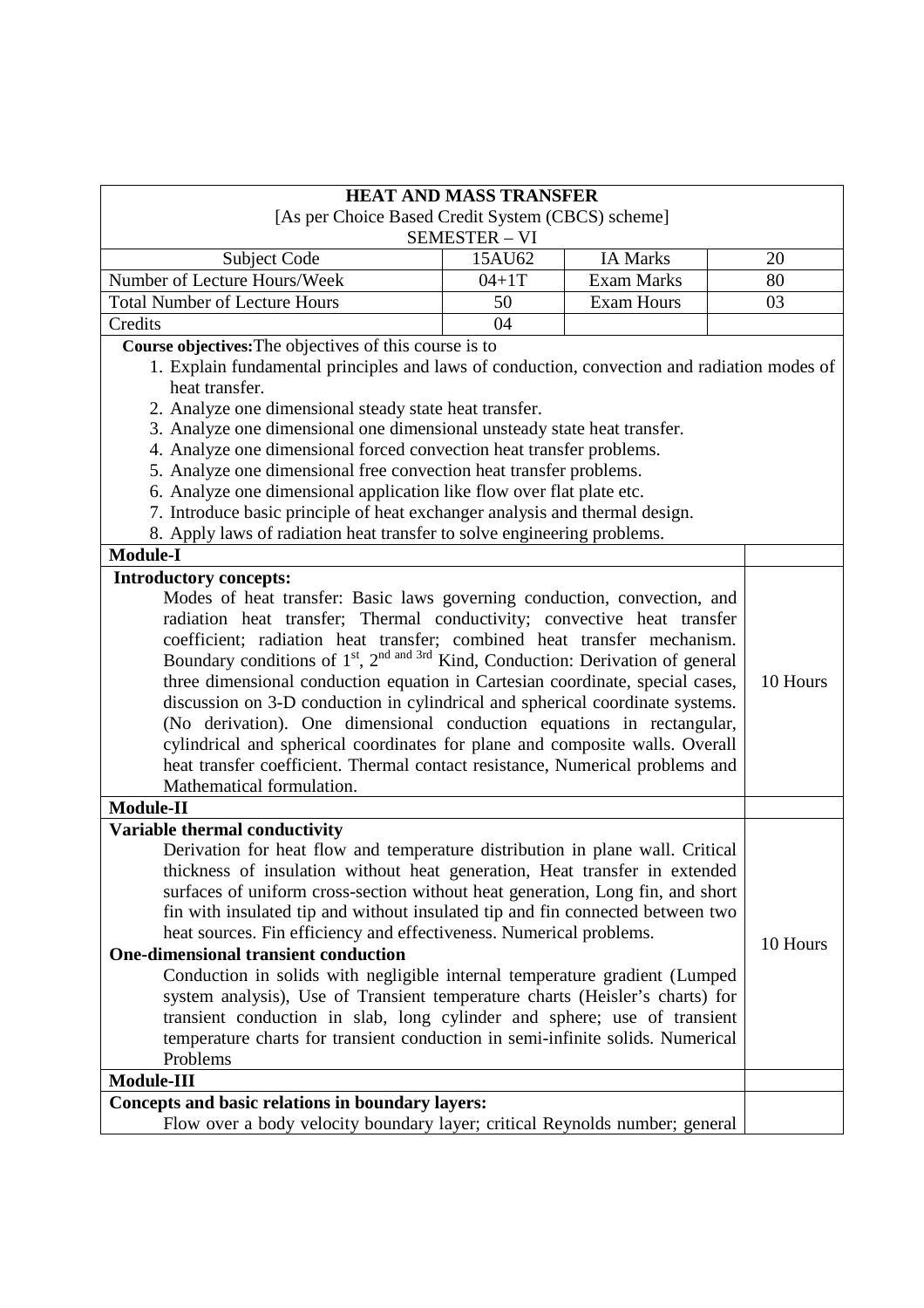| expressions for drag coefficient and drag force; thermal boundary layer;<br>general expression for local heat transfer coefficient; Average heat transfer<br>coefficient; Nusselt number. Flow inside a duct- velocity boundary layer,<br>hydrodynamic entrance length and hydro dynamically developed flow; flow<br>through tubes (internal flow)(discussion only). Numericals based on empirical<br>relation given in data handbook<br><b>Free or Natural Convection:</b><br>Application of dimensional analysis for free convection-physical significance<br>of Grashoff number; use of correlations free convection from or to vertical,<br>horizontal and inclined flat plates, vertical and horizontalcylinders and<br>spheres, Numerical problems.<br><b>Forced Convections:</b> | 10 Hours |
|-----------------------------------------------------------------------------------------------------------------------------------------------------------------------------------------------------------------------------------------------------------------------------------------------------------------------------------------------------------------------------------------------------------------------------------------------------------------------------------------------------------------------------------------------------------------------------------------------------------------------------------------------------------------------------------------------------------------------------------------------------------------------------------------|----------|
| Applications of dimensional analysis for forced convection. Physical<br>significance of Reynolds, Prandtl, Nusselt and Stanton numbers. Use of<br>various correlations for hydro dynamically and thermally developed flows<br>inside a duct use of correlations for flow over a flat plate, over a cylinder and<br>sphere. Numerical                                                                                                                                                                                                                                                                                                                                                                                                                                                    |          |
| <b>Module-IV</b>                                                                                                                                                                                                                                                                                                                                                                                                                                                                                                                                                                                                                                                                                                                                                                        |          |
| <b>Heat Exchangers:</b>                                                                                                                                                                                                                                                                                                                                                                                                                                                                                                                                                                                                                                                                                                                                                                 |          |
| Classification of heat exchangers; overall heat transfer coefficient, fouling and<br>fouling factor; LMTD, Effectiveness-NTU methods of analysis of heat<br>exchangers. Numerical problems.<br><b>Condensation and Boiling:</b><br>Types of condensation (discussion only) Nusselt's theory for laminar<br>condensation on a vertical flat surface; use of correlations for condensation on                                                                                                                                                                                                                                                                                                                                                                                             | 10 Hours |
| vertical flat surfaces, horizontal tube and horizontal tube banks; Reynolds<br>number for condensate flow; regimes of pool boiling pool boiling<br>correlations. Numericals.                                                                                                                                                                                                                                                                                                                                                                                                                                                                                                                                                                                                            |          |
| Module-V                                                                                                                                                                                                                                                                                                                                                                                                                                                                                                                                                                                                                                                                                                                                                                                |          |
| <b>Thermal radiation:</b>                                                                                                                                                                                                                                                                                                                                                                                                                                                                                                                                                                                                                                                                                                                                                               |          |
| Definitions of various terms used in radiation heat transfer; Stefan-Boltzman<br>law, Kirchoff's law, Planck's law and Wein's displacement t law. Radiation<br>heat exchange between two parallel infinite black surfaces, between two<br>parallel infinite gray surfaces; effect of radiation shield; intensity of radiation<br>and solid angle; Lambert's law; radiation heat exchange between two finite<br>surfaces-configuration factor or view factor. Numerical problems.                                                                                                                                                                                                                                                                                                        | 10 Hours |
| <b>Course outcomes:</b> After completion of above course, students will be able to                                                                                                                                                                                                                                                                                                                                                                                                                                                                                                                                                                                                                                                                                                      |          |
| 1. Demonstrate fundamental principles and laws of conduction, convection and radiation<br>modes of heat transfer.                                                                                                                                                                                                                                                                                                                                                                                                                                                                                                                                                                                                                                                                       |          |
| Analyze one dimensional steady state heat transfer.<br>2.                                                                                                                                                                                                                                                                                                                                                                                                                                                                                                                                                                                                                                                                                                                               |          |
| Analyze one dimensional one dimensional unsteady state heat transfer.<br>3.                                                                                                                                                                                                                                                                                                                                                                                                                                                                                                                                                                                                                                                                                                             |          |
| Analyze one dimensional forced convection heat transfer problems.<br>4.                                                                                                                                                                                                                                                                                                                                                                                                                                                                                                                                                                                                                                                                                                                 |          |
| Analyze one dimensional free convection heat transfer problems.<br>5.                                                                                                                                                                                                                                                                                                                                                                                                                                                                                                                                                                                                                                                                                                                   |          |
| Analyze one dimensional application like flow over flat plate etc.<br>6.                                                                                                                                                                                                                                                                                                                                                                                                                                                                                                                                                                                                                                                                                                                |          |
| Introduce basic principle of heat exchanger analysis and thermal design.<br>7.<br>Apply laws of radiation heat transfer to solve engineering problems.<br>8.                                                                                                                                                                                                                                                                                                                                                                                                                                                                                                                                                                                                                            |          |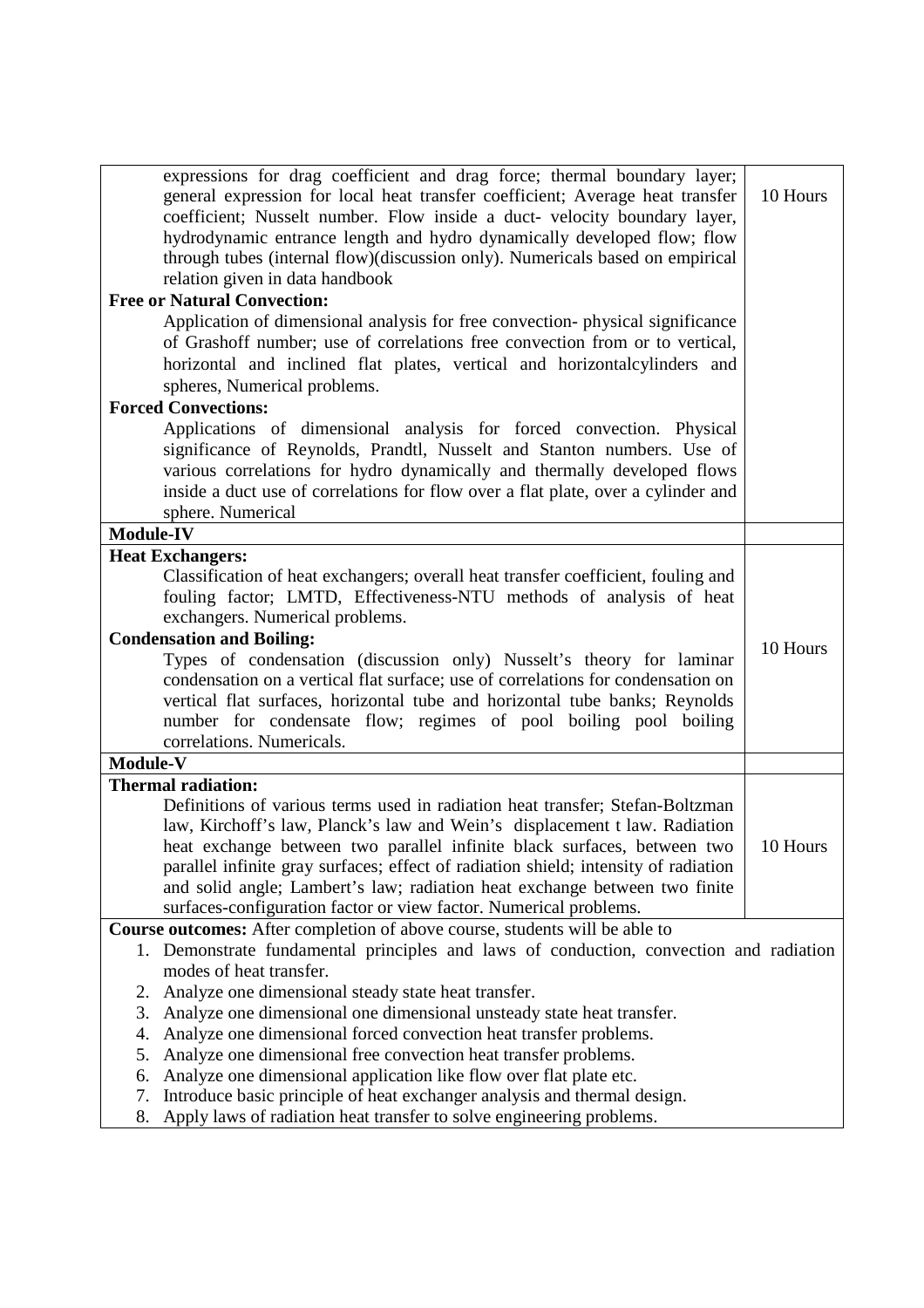#### **Question paper pattern:**

- 1. The question paper will have ten questions.
- 2. Each full question consists of 16 marks.
- 3. There will be 2full questions (with a maximum of four sub questions) from each module.
- 4. Each full question will have sub questions covering all the topics under a module.
- 5. The students will have to answer 5 full questions, selecting one full question from each module.

## **Text Books:**

- 1. Heat transfer, by P.K. Nag, Tata McGraw Hill 2002.
- 2. Heat transfer-A basic approach, by Ozisik, Tata McGraw Hill 2002.

#### **Reference Books:**

- 1. Heat transfer, a practical approach-Yunus A- Cengel Tata McGraw Hill.
- 2. Principles of heat transfer by Kreith Thomas Learning 2001.
- 3. Fundamentals of heat and mass transfer by Frenk P. Incropera and David P. Dewitt, John Wileyand son's.
- 4. 4.Heat& Mass transfer-Tirumaleshwar,Pearson education 2006.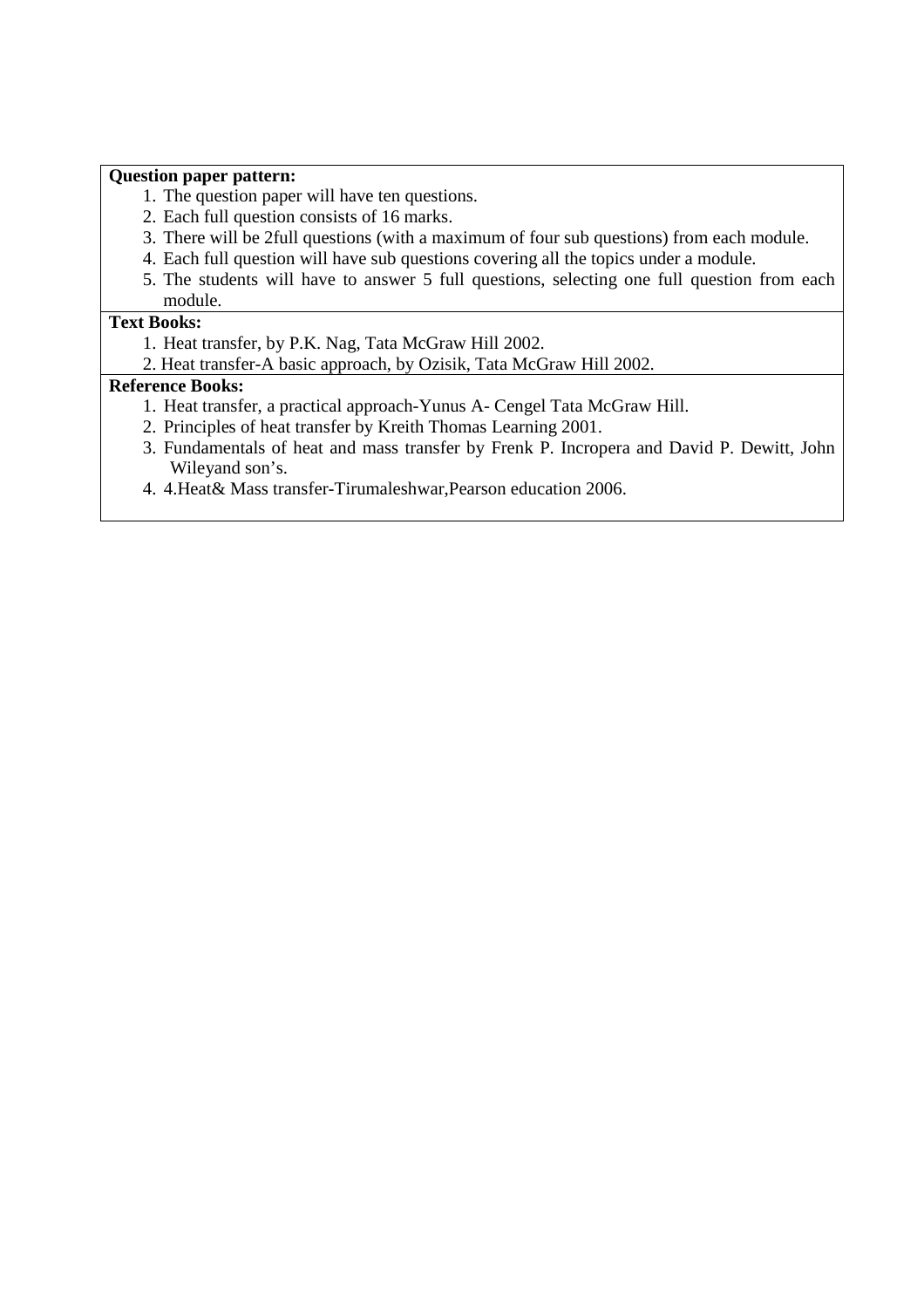| <b>DESIGN OF MACHINE ELEMENTS -II</b>                                                          |           |                     |  |                      |
|------------------------------------------------------------------------------------------------|-----------|---------------------|--|----------------------|
| [As per Choice Based Credit System (CBCS) scheme]<br><b>SEMESTER - VI</b>                      |           |                     |  |                      |
| Subject Code                                                                                   | 15AU63    | <b>IA Marks</b>     |  | 20                   |
| Number of Lecture Hours/Week                                                                   | $04 + 1T$ | <b>Exam Marks</b>   |  | 80                   |
| <b>Total Number of Lecture Hours</b>                                                           | 50        | <b>Exam Hours</b>   |  | 03                   |
| Credits                                                                                        | 04        |                     |  |                      |
| Course objectives: The objectives of this course is to                                         |           |                     |  |                      |
| 1. Describe the basic types of curved beams and springs.                                       |           |                     |  |                      |
| 2. Analyze the stresses in the critical section of a curved beam.                              |           |                     |  |                      |
| the design procedure to<br>3. Illustrate                                                       | arrive    | at<br>the<br>proper |  | specifications<br>of |
| springs/gears/clutches.                                                                        |           |                     |  |                      |
| 4. Select suitable size, module $&$ type of gears for a required velocity ratio.               |           |                     |  |                      |
| 5. Calculate the dimensions and suggest suitable materialsfor Gears.                           |           |                     |  |                      |
| 6. Define the terminology of gears and springs.                                                |           |                     |  |                      |
| Demonstrate the suitability of a type and class of lubricant for a specific application.<br>7. |           |                     |  |                      |
| <b>Module-I</b>                                                                                |           |                     |  |                      |
| Bending stresses in curved beams:                                                              |           |                     |  |                      |
| Introduction, Analysis of stresses in curved beams, stresses in beams of                       |           |                     |  |                      |
| standard cross sections.                                                                       |           |                     |  |                      |
| <b>Springs</b>                                                                                 |           |                     |  | 10 Hours             |
| Introduction, types of springs, terminology, stresses and deflection in helical                |           |                     |  |                      |
| coil springs of circular and non-circular cross sections, springs under                        |           |                     |  |                      |
| fluctuating loads, concentric springs. Leaf Springs: stresses in leaf springs,                 |           |                     |  |                      |
| equalized stresses, length of spring leaves.                                                   |           |                     |  |                      |
| <b>Module-II</b>                                                                               |           |                     |  |                      |
| Spur & helical gears:                                                                          |           |                     |  |                      |
| Introduction, spur gears, standard proportions of gear systems, stresses in gear               |           |                     |  |                      |
| tooth, Lewis equation and form factor, design for strength, dynamic load and                   |           |                     |  | 10 Hours             |
| wear load. Helical Gears: definitions, formative number of teeth, design based                 |           |                     |  |                      |
| on strength, dynamic and wear loads.                                                           |           |                     |  |                      |
| Module-III                                                                                     |           |                     |  |                      |
| <b>Bevel and Worm Gear:</b>                                                                    |           |                     |  |                      |
| Terminology, formative number of teeth, design based on strength,                              |           |                     |  | 10 Hours             |
| dynamic and wear loads. Worm Gears: terminology, design based on                               |           |                     |  |                      |
| strength, dynamic, wear loads and efficiency of worm gear drives.                              |           |                     |  |                      |
| <b>Module-IV</b>                                                                               |           |                     |  |                      |
| <b>Clutches &amp;Brakes:</b>                                                                   |           |                     |  |                      |
| Introduction, types of clutches, design of Clutches (single plate, multi plate                 |           |                     |  |                      |
| clutches). Brakes, energy absorbed by a brake, heat dissipated during braking,                 |           |                     |  | 10 Hours             |
| single block brakes and simple band brakes.                                                    |           |                     |  |                      |
|                                                                                                |           |                     |  |                      |
|                                                                                                |           |                     |  |                      |
| Module-V                                                                                       |           |                     |  |                      |
| <b>Sliding bearings:</b>                                                                       |           |                     |  | 10 Hours             |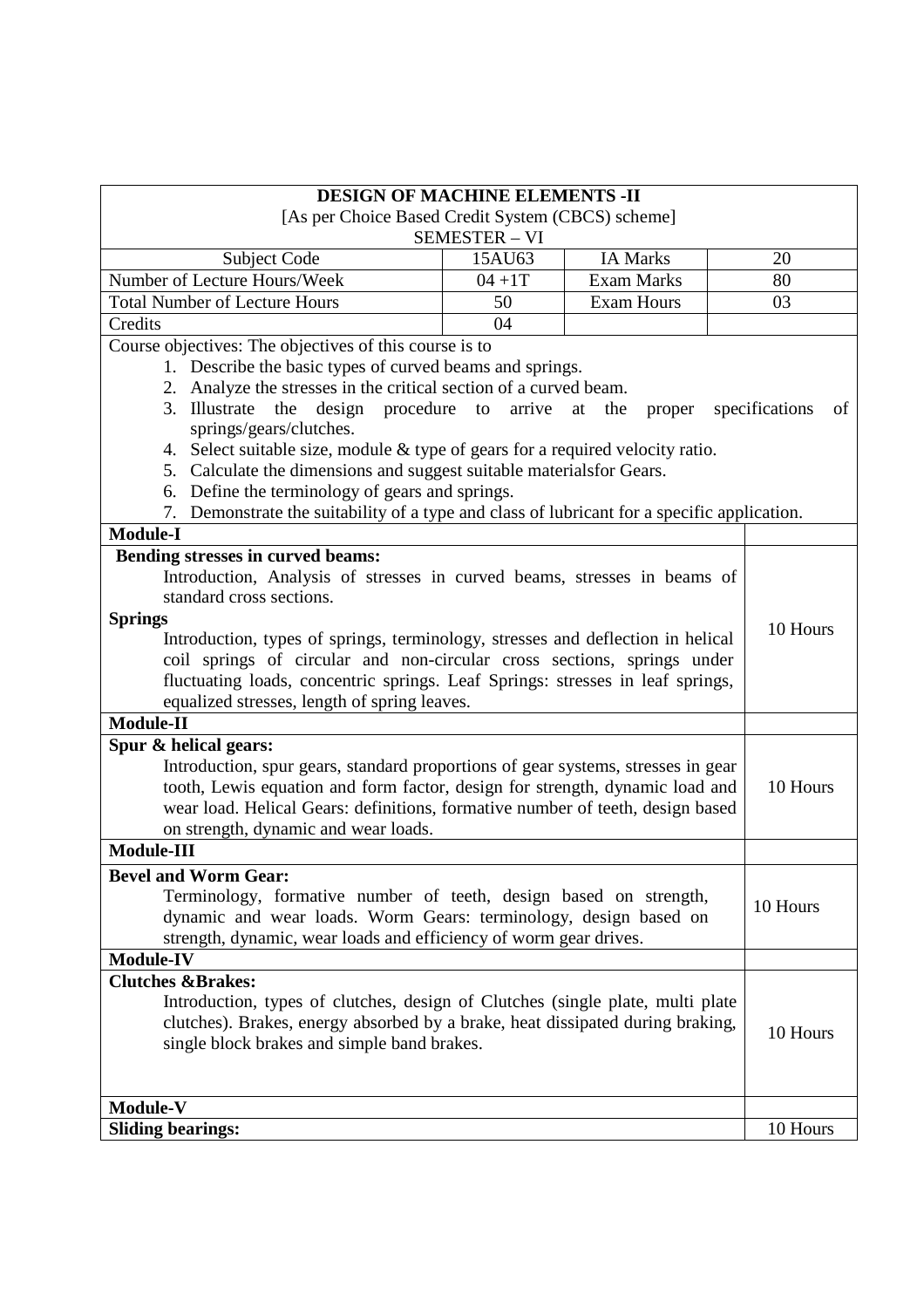| Introduction, principle of hydro dynamic lubrication, assumptions in<br>hydrodynamic lubrication, bearing characteristic number and modulus,<br>Sommerfeld number, coefficient of friction, power loss, heat Generated and<br>heat dissipated, selection of lubricant, grease, bearing failure- causes and<br>remedies, design of journal bearings. |
|-----------------------------------------------------------------------------------------------------------------------------------------------------------------------------------------------------------------------------------------------------------------------------------------------------------------------------------------------------|
| <b>Rolling contact bearings:</b>                                                                                                                                                                                                                                                                                                                    |
| Types of bearings, Principleof self-aligning, static equivalent load, dynamic                                                                                                                                                                                                                                                                       |
| load rating, bearing life, selection of ball and roller bearings, advantages and                                                                                                                                                                                                                                                                    |
| disadvantages of ball, roller and needle bearings, lubrication of bearing.                                                                                                                                                                                                                                                                          |
| <b>Course Outcomes:</b>                                                                                                                                                                                                                                                                                                                             |
| After completion of above course, students will be able to                                                                                                                                                                                                                                                                                          |
| 1. Design the curved beams using the equations of stress.                                                                                                                                                                                                                                                                                           |
| 2. Design helical spring and leaf spring using the equations of stress and deflection.                                                                                                                                                                                                                                                              |
| 3. Design the spur gears and helical gears using different parameters and check the gears for                                                                                                                                                                                                                                                       |
| dynamic and wear load.                                                                                                                                                                                                                                                                                                                              |
| 4. Design the various types of bevel gears and worm gears for dynamic and wear load using                                                                                                                                                                                                                                                           |
| various parameters.                                                                                                                                                                                                                                                                                                                                 |
| 5. Design sliding contact and rolling contact bearings to find coefficient of friction, heat                                                                                                                                                                                                                                                        |
| generated, heat dissipated and average life of bearings.                                                                                                                                                                                                                                                                                            |
| 6. Analyze and design given machine components and present their designs in the form of a                                                                                                                                                                                                                                                           |
| Report.                                                                                                                                                                                                                                                                                                                                             |
|                                                                                                                                                                                                                                                                                                                                                     |
| <b>Question paper pattern:</b>                                                                                                                                                                                                                                                                                                                      |
| 1. The question paper will have ten questions.                                                                                                                                                                                                                                                                                                      |
| 2. Each full question consists of 16 marks.                                                                                                                                                                                                                                                                                                         |
| 3. There will be 2full questions (with a maximum of four sub questions) from each module.                                                                                                                                                                                                                                                           |
| 4. Each full question will have sub questions covering all the topics under a module.                                                                                                                                                                                                                                                               |
| 5. The students will have to answer 5 full questions, selecting one full question from each                                                                                                                                                                                                                                                         |
| module.                                                                                                                                                                                                                                                                                                                                             |
| <b>Design Data Hand Books:</b>                                                                                                                                                                                                                                                                                                                      |
| 1. Design Data Hand Book by K. Mahadevan and K. Balaveera Reddy, CBS, Publication.                                                                                                                                                                                                                                                                  |
| 2. Design Data Hand Book - K. Lingaiah, McGraw Hill, 2nd Ed. 2003.                                                                                                                                                                                                                                                                                  |
| <b>Text Books:</b>                                                                                                                                                                                                                                                                                                                                  |
| 1. Mechanical Engineering Design- Joseph E Shigley and Charles R. Mischke McGraw Hill<br>International edition, 2003.                                                                                                                                                                                                                               |
| 2. Design of Machine Elements-V.B. Bhandari, Tata McGraw Hill Publishing Company Ltd.,                                                                                                                                                                                                                                                              |
| NewDelhi, 2nd Edition 2007.                                                                                                                                                                                                                                                                                                                         |
| <b>Reference Books:</b>                                                                                                                                                                                                                                                                                                                             |
| 1. Machine Design-Robert L. Norton, Pearson Education Asia, 2001.                                                                                                                                                                                                                                                                                   |
| 2. Mechanical Engineering Design-Joseph E Shigley and Charles R. Mischke, McGraw Hill                                                                                                                                                                                                                                                               |
| Internationaledition, 6th Edition 2003.                                                                                                                                                                                                                                                                                                             |
| 3. Machine Design-Hall, Holowenko, and Laughlin (Schaum's Outlines series) Adapted by S.                                                                                                                                                                                                                                                            |
| K. Somani, Tata McGraw Hill Publishing Company Ltd.                                                                                                                                                                                                                                                                                                 |
| 4. Machine Design-II-J.B.K. Das, SapnaBook House, Bangalore.                                                                                                                                                                                                                                                                                        |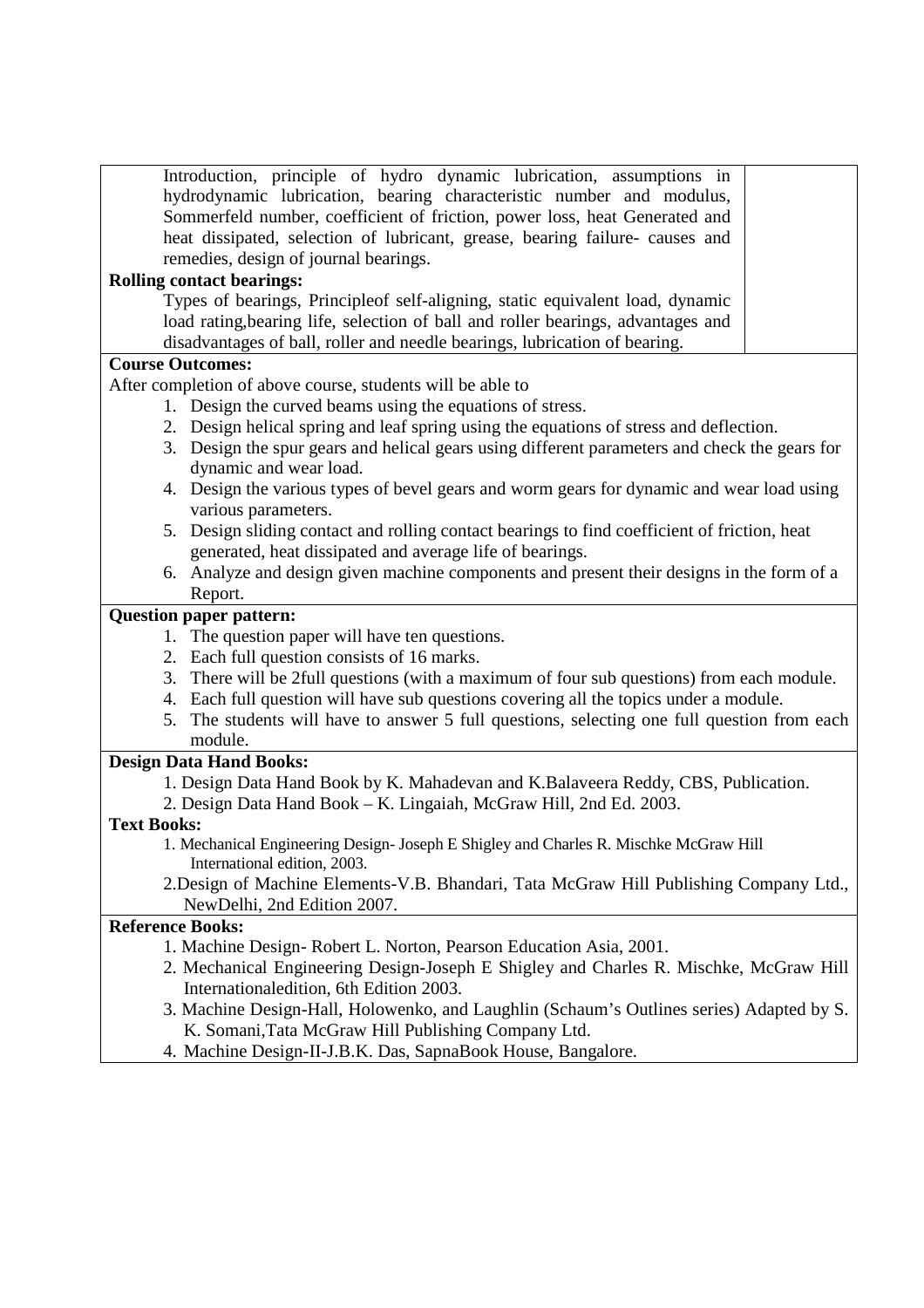|                                                                                                                                               | <b>AUTOMOTIVE TRANSMISSION</b> |                   |          |
|-----------------------------------------------------------------------------------------------------------------------------------------------|--------------------------------|-------------------|----------|
| [As per Choice Based Credit System (CBCS) scheme]                                                                                             |                                |                   |          |
|                                                                                                                                               | <b>SEMESTER - VI</b>           |                   |          |
| Subject Code                                                                                                                                  | 15AU64                         | <b>IA Marks</b>   | 20       |
| Number of Lecture Hours/Week                                                                                                                  | 04                             | <b>Exam Marks</b> | 80       |
| <b>Total Number of Lecture Hours</b>                                                                                                          | 50                             | <b>Exam Hours</b> | 03       |
| Credits                                                                                                                                       | 04                             |                   |          |
| Course objectives: The objectives of this course is to                                                                                        |                                |                   |          |
| 1. Explain the Constructional, design and working principles of different types of clutches.                                                  |                                |                   |          |
| 2. Explain the constructional and working principle of different types of fluid flywheel, torque                                              |                                |                   |          |
| converter and one way clutches.                                                                                                               |                                |                   |          |
| Explain the constructional and working principle of different types of gear box.<br>3.                                                        |                                |                   |          |
| 4. Determine the gear ratio, speed of vehicle and number of teeth on driving and driven gears.                                                |                                |                   |          |
| 5. Explain the constructional and principle of operation of different types epicyclic gear box,                                               |                                |                   |          |
| Calculation of gear ratio for epicyclic gear box.                                                                                             |                                |                   |          |
| 6. Explain the necessity, advantages, constructional and principle of operation of different types                                            |                                |                   |          |
| of automatic transmissions and hydraulic control.                                                                                             |                                |                   |          |
| <b>Module-I</b>                                                                                                                               |                                |                   |          |
| Clutch:                                                                                                                                       |                                |                   |          |
| Necessity of clutch in an automobile, requirements of a clutch, Clutch                                                                        |                                |                   |          |
| materials, clutch lining, different types of clutches, friction clutches-Single                                                               |                                |                   | 10 Hours |
| clutch, multi plate clutch, cone clutch, centrifugal<br>plate                                                                                 |                                | clutch,           |          |
| electromagnetic clutch, hydraulic clutches, Vacuum operated clutch,                                                                           |                                | Clutch            |          |
| adjustment, Clutch troubles and their causes, Numerical problems.                                                                             |                                |                   |          |
| Module-II                                                                                                                                     |                                |                   |          |
| Fluid Coupling & One way clutches:                                                                                                            |                                |                   |          |
| Constructional details of various types, percentage slip, one way clutches                                                                    |                                |                   |          |
| (Over running clutch) like sprag clutch, ball and roller one way clutches,                                                                    |                                |                   |          |
| necessity and field of application, working fluid requirements, fluid<br>requirements, fluid requirements and fluid coupling characteristics. |                                |                   |          |
|                                                                                                                                               |                                |                   | 10 Hours |
| <b>Hydrodynamic Torque converters:</b>                                                                                                        |                                |                   |          |
| Introduction to torque converters, comparisons characteristics, slip, principles                                                              |                                |                   |          |
| of torque multiplication, 3 and 4 phase torque converters, typical                                                                            |                                |                   |          |
| hydrodynamic transmission.                                                                                                                    |                                |                   |          |
| Module-III                                                                                                                                    |                                |                   |          |
| <b>Power Required for Propulsion:</b>                                                                                                         |                                |                   |          |
| Various Resistances to Motion of the Automobile, Traction, tractive effort                                                                    |                                |                   |          |
| Performance curves, acceleration gradeability, drawbar pull, Numerical                                                                        |                                |                   |          |
| Problems.                                                                                                                                     |                                |                   |          |
| <b>Transmission:</b>                                                                                                                          |                                |                   |          |
| The need for transmissions, Necessity of gear box, Calculation of gear ratios                                                                 |                                |                   |          |
| for vehicles, Performance characteristics in different gears, Desirable ratios of                                                             |                                |                   | 10 Hours |
| 3speed & 4speed gear boxes, Constructional details of - Sliding-mesh gear box,                                                                |                                |                   |          |
| Constant-mesh gear box, Synchromesh gear box, auxiliary transmissions,                                                                        |                                |                   |          |
| compound transmissions, numerical problems.                                                                                                   |                                |                   |          |
| Module-IV                                                                                                                                     |                                |                   |          |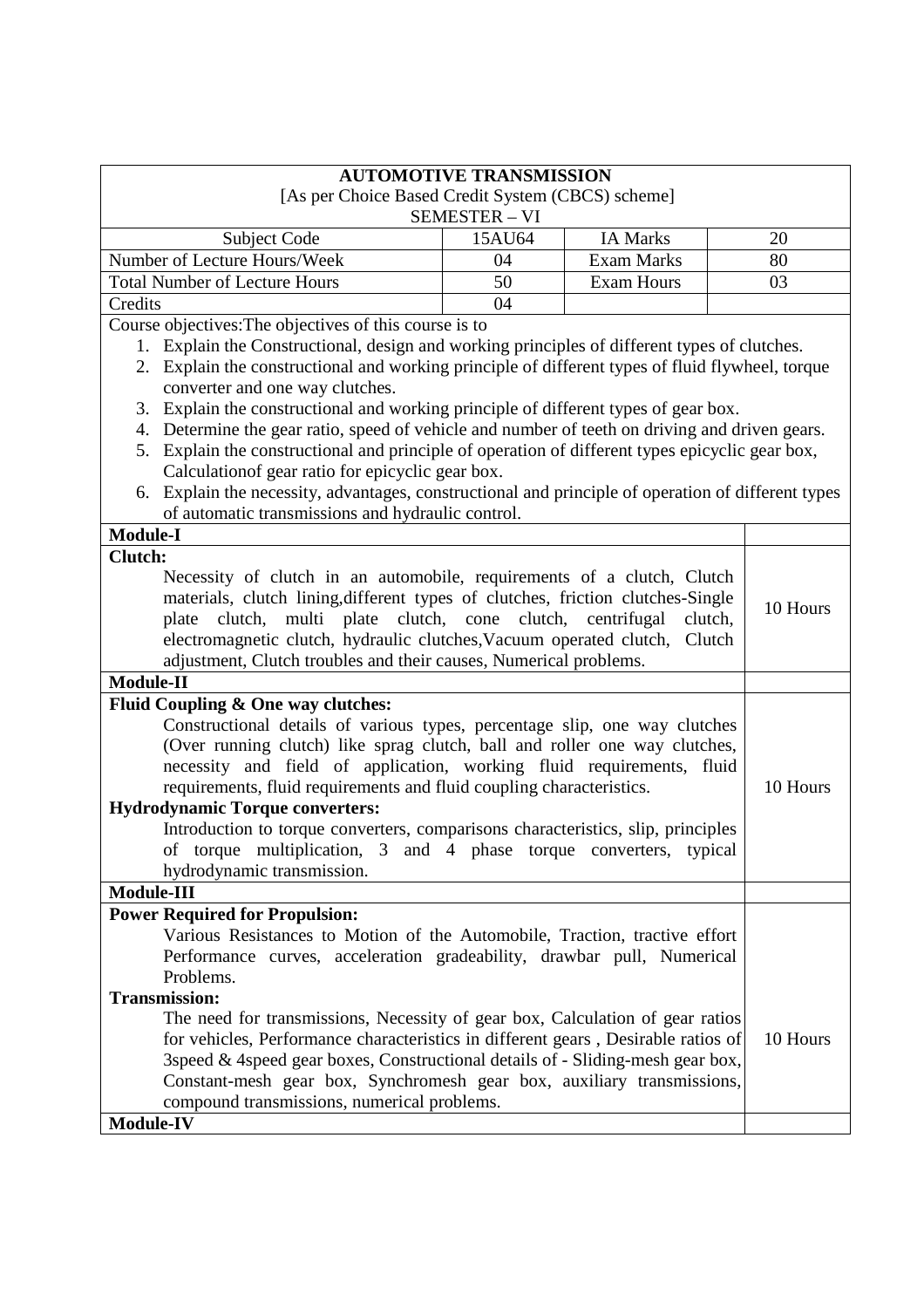| <b>Epicyclic Transmission:</b>                                                                           |          |  |
|----------------------------------------------------------------------------------------------------------|----------|--|
| Principle of operation, types of planetary transmission, Calculation of gear                             |          |  |
| ratio in different speeds, Wilson planetary transmission, Ford-T model gear                              | 10 Hours |  |
| box, Pre selective mechanism, Vacuum control, pneumatic control, hydraulic                               |          |  |
| control in the planetary gear system, Over drives, Numerical problems.                                   |          |  |
| Module-V                                                                                                 |          |  |
| <b>Hydrostatic Drives:</b>                                                                               |          |  |
| Principles of hydrostatic drives, different systems of hydrostatic drives,                               |          |  |
| constant displacement pump and constant displacement motor, variable                                     |          |  |
| displacement pump and constant displacement motor and variable                                           |          |  |
| displacement motor, variable displacement pump and variable displacement                                 |          |  |
| motor, applications, plunger type pump and plunger type motor, advantages                                |          |  |
| and limitations, typical hydrostatic drives, hydrostatic shunt drives.                                   | 10 Hours |  |
| <b>Automatic transmission:</b>                                                                           |          |  |
| Principle, general description and Working of representative types like                                  |          |  |
| Borge-warner, 4-speed and 6-speed automatic transmission longitudinally                                  |          |  |
| mounted four speed automatic transmission, hydramatic transmission, the                                  |          |  |
| fundamentals of a hydraulic control system, basic four speed hydraulic control                           |          |  |
|                                                                                                          |          |  |
| system.                                                                                                  |          |  |
| <b>Course outcomes:</b>                                                                                  |          |  |
| After completion of above course, students will be able to                                               |          |  |
| 1. Explain the Constructional, design and working principles of different types of clutches.             |          |  |
| 2. Explain the constructional and working principle of different types of fluid flywheel, torque         |          |  |
| converter and one way clutches.                                                                          |          |  |
| 3. Explain the constructional and working principle of different types of gear box.                      |          |  |
| 4. Determine the gear ratio, speed of vehicle and number of teeth on driving and driven gears.           |          |  |
| 5. Explain the constructional and principle of operation of different types epicyclic gear box,          |          |  |
| Calculate gear ratio for epicyclic gear box.                                                             |          |  |
| 6. Explain the necessity and advantages of automatic transmission.                                       |          |  |
| 7. Explain the constructional and principle of operation of different types of automatic                 |          |  |
| transmissions and hydraulic control.                                                                     |          |  |
| <b>Question paper pattern:</b>                                                                           |          |  |
| 1. The question paper will have ten questions.                                                           |          |  |
| 2. Each full question consists of 16 marks.                                                              |          |  |
| There will be 2full questions (with a maximum of four sub questions) from each module.<br>3.             |          |  |
| Each full question will have sub questions covering all the topics under a module.<br>4.                 |          |  |
| The students will have to answer 5 full questions, selecting one full question from each<br>5.           |          |  |
| module.                                                                                                  |          |  |
| <b>Text books:</b>                                                                                       |          |  |
| 1. Automotive Mechanics-N.K. Giri, Khanna Publication, New Delhi, 2014.                                  |          |  |
| 2. Advanced Vehicle Technology, Heinz Heisler, 2002.                                                     |          |  |
| <b>Reference books:</b>                                                                                  |          |  |
| Automotive Transmissions and Power trains- Crouse W.H., McGraw Hill Co. 5 <sup>th</sup> edn, 1976.<br>1. |          |  |
| Motor Vehicle-Newton K and Steeds. W., Butter Worth's & Co. Publishers Ltd, 1997.<br>2.                  |          |  |
| Automobile Engineering -. Vol.1- Kirpal Singh, Standard Pub. 2011.<br>3.                                 |          |  |
| Automobile Engineering- G. B. S. Narang, Khanna publication, New Delhi.<br>4.                            |          |  |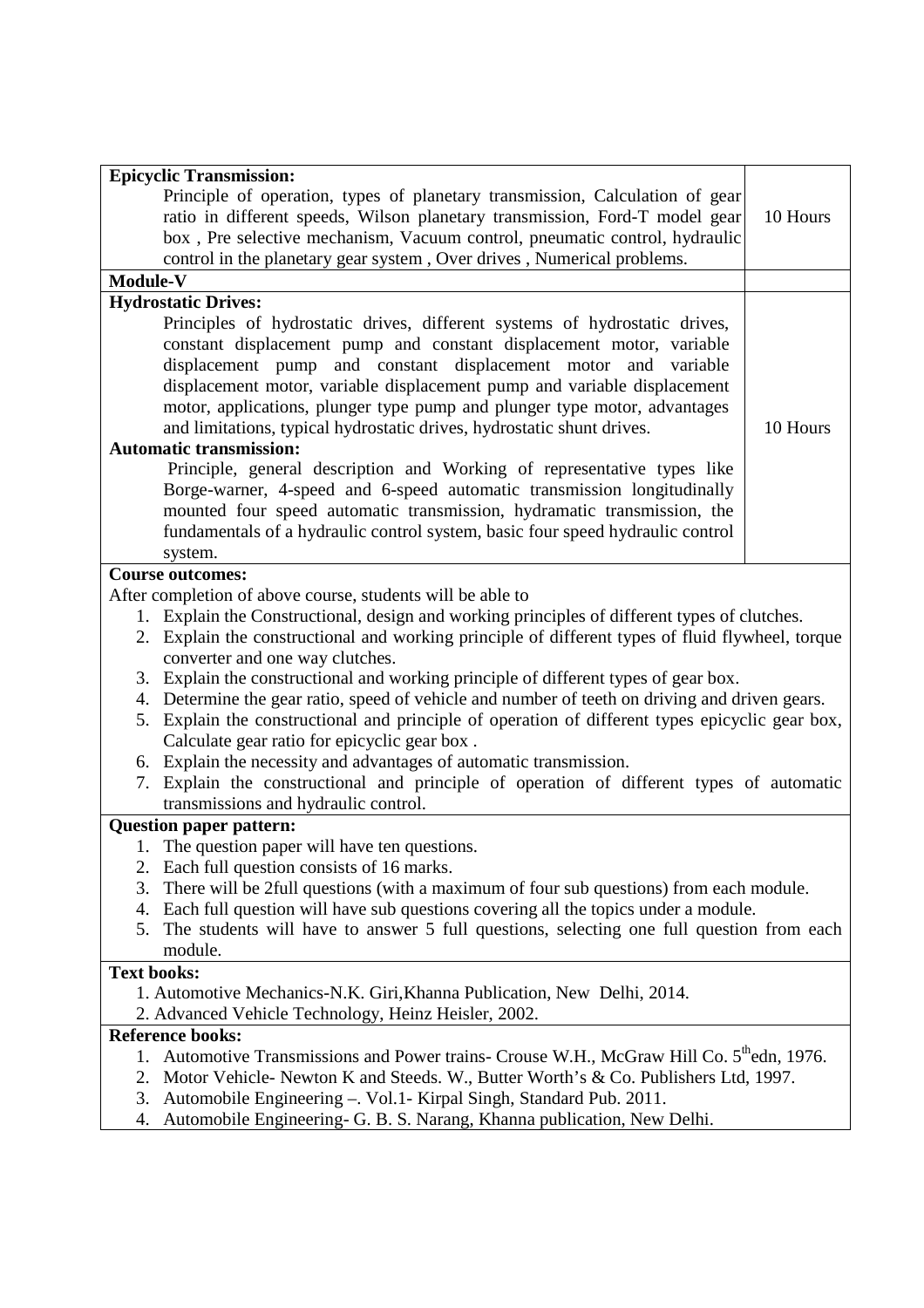- 5. Automotive mechanics Joseph I Heitner, Affiliated East West Press, NewDelhi.
- 6. Fundamentals of Automatic Transmission William HasselBee.
- 7. Torque converters- P.M. Heldt,, Oxford & IBH, 1975.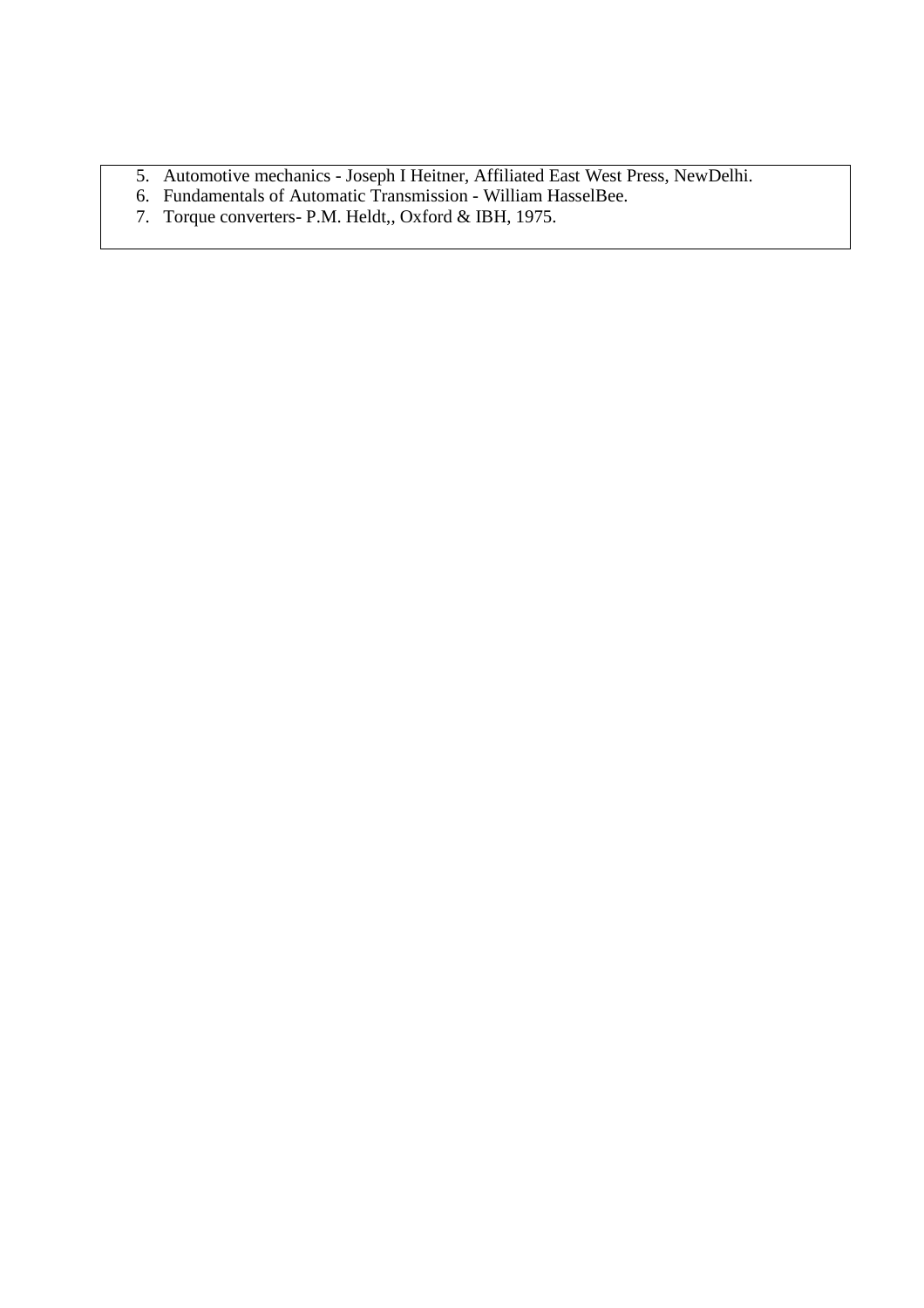|                                                                                  | <b>ROBOTICS</b>      |                   |          |
|----------------------------------------------------------------------------------|----------------------|-------------------|----------|
| [As per Choice Based Credit System (CBCS) scheme]                                |                      |                   |          |
|                                                                                  | <b>SEMESTER - VI</b> |                   |          |
| Subject Code                                                                     | 15AU651              | <b>IA Marks</b>   | 20       |
| Number of Lecture Hours/Week                                                     | 03                   | <b>Exam Marks</b> | 80       |
| <b>Total Number of Lecture Hours</b>                                             | 40                   | <b>Exam Hours</b> | 03       |
| Credits                                                                          | 03                   |                   |          |
| Course objectives: The objectives of this course is to                           |                      |                   |          |
| 1. Explain basics of robots.                                                     |                      |                   |          |
| 2. Analyze motions of robotic manipulator.                                       |                      |                   |          |
| 3. Analyze dynamics of robotic arm.                                              |                      |                   |          |
| 4. Describe different types of sensors and actuators.                            |                      |                   |          |
| 5. Explain controls of robots.                                                   |                      |                   |          |
| <b>Module-I</b>                                                                  |                      |                   |          |
| <b>Introduction and Mathematical Representation of Robots:</b>                   |                      |                   |          |
| History of Robots, Types of Robots, Notation, Position and Orientation of a      |                      |                   |          |
| Rigid Body, Some Properties of Rotation Matrices, Successive Rotations,          |                      |                   |          |
| Euler Angles For fixed frames X-Y-Z and moving frame ZYZ,                        |                      |                   |          |
| Transformation between coordinate system, Homogeneous coordinates,               |                      |                   |          |
| Properties of A/BT, Types of Joints: Rotary, Prismatic joint, Cylindrical joint, |                      |                   | 08 Hours |
| Spherical joint, Representation of Links using Denvit-Hartenberg Parameters:     |                      |                   |          |
| Link parameters for intermediate, first and last links, Link transformation      |                      |                   |          |
| Transformation matrices of<br>3R<br>matrices,<br>manipulator, PUMA560            |                      |                   |          |
| manipulator, SCARA manipulator.                                                  |                      |                   |          |
| Module-II                                                                        |                      |                   |          |
| <b>Kinematics of Serial Manipulators:</b>                                        |                      |                   |          |
| Direct kinematics of 2R, 3R, RRP, RPR manipulator, puma560 manipulator,          |                      |                   |          |
| SCARA manipulator, Stanford arm, Inverse kinematics of 2R, 3R                    |                      |                   |          |
| manipulator, puma560 manipulator.                                                |                      |                   |          |
| <b>Velocity and Statics of Manipulators:</b>                                     |                      |                   |          |
| Differential relationships, jacobian, Differential motions of a frame (          |                      |                   | 08 Hours |
| translation and rotation), Linear and angular velocity of a rigid body, Linear   |                      |                   |          |
| and angular velocities of links in serial manipulators, 2R, 3R manipulators,     |                      |                   |          |
| Jacobian of serial manipulator, Velocity ellipse of 2R manipulator,              |                      |                   |          |
| Singularities of 2R manipulators, Statics of serial manipulators, Static force   |                      |                   |          |
| and torque analysis of 3R manipulator, Singularity in force domain.              |                      |                   |          |
| Module-III                                                                       |                      |                   |          |
| <b>Dynamics of Manipulators:</b>                                                 |                      |                   |          |
| Kinetic energy, Potential energy, Equation of motion using Lagrangian,           |                      |                   |          |
| Equation of motions of one and two degree freedom spring mass damper             |                      |                   |          |
| systems using Lagrangian formulation, Inertia of a link, Recursive formulation   |                      |                   |          |
| of Dynamics using Newton Euler equation, Equation of motion of 2R                |                      |                   | 08 Hours |
| manipulator using Lagrangian, Newton-Euler formulation.                          |                      |                   |          |
| Module-IV                                                                        |                      |                   |          |
| <b>Trajectory planning:</b>                                                      |                      |                   |          |
| Joint space schemes, cubic trajectory, Joint space schemes with via points,      |                      |                   | 08 Hours |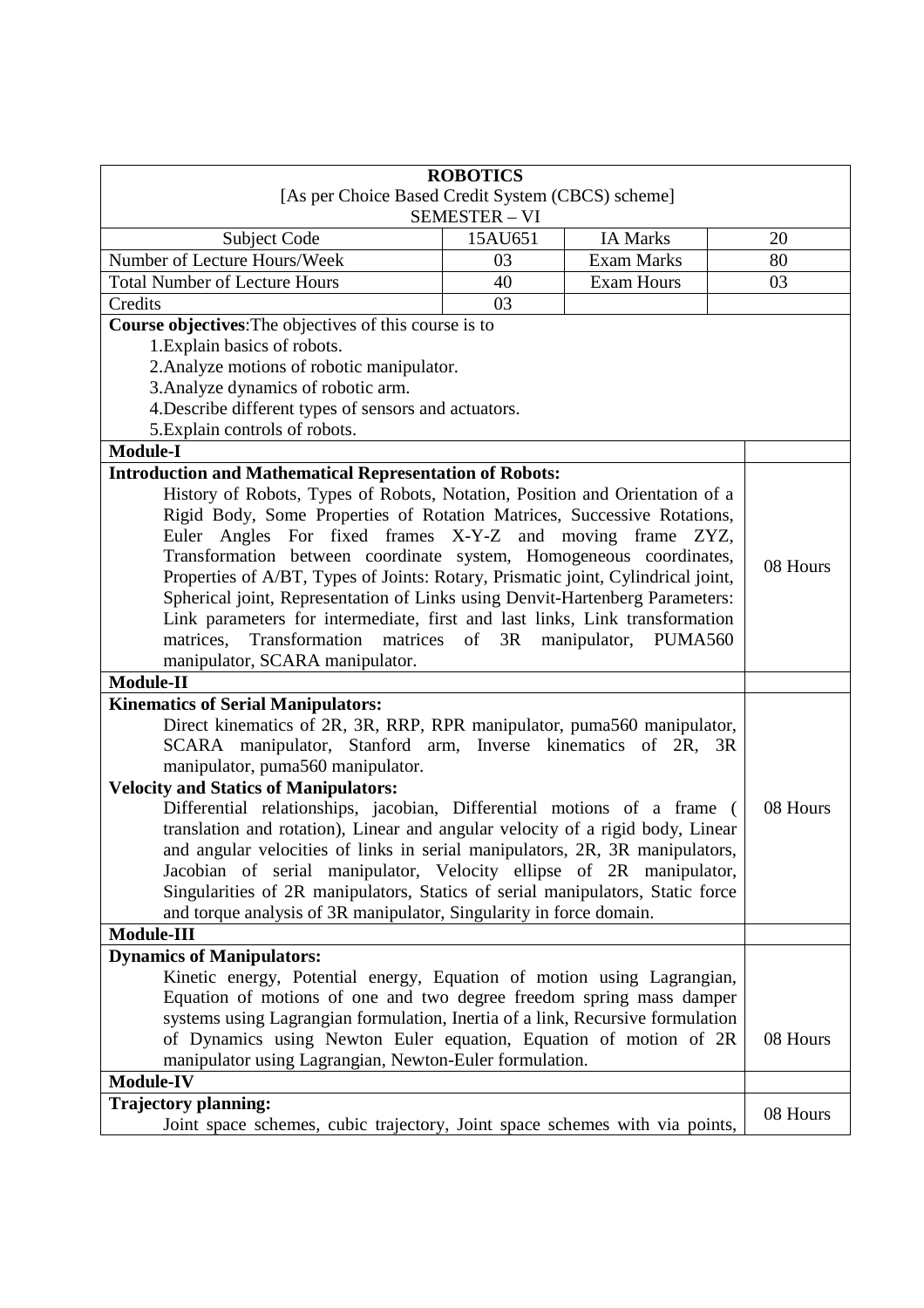| Linear segments with parabolic blends, Cartesian space schemes, Cartesian<br>straight line and circular motion planning. |          |
|--------------------------------------------------------------------------------------------------------------------------|----------|
| <b>Robot Control:</b>                                                                                                    |          |
| Feedback control of a single link manipulator- first order, second order                                                 |          |
| system, PID control, PID control of multi-link manipulator, Force control of                                             |          |
| manipulator, force control of single mass, Partitioning a task for force and                                             |          |
| position control- lever, peg in hole Hybrid force and position controller.                                               |          |
| Module-V                                                                                                                 |          |
| <b>Robot Actuators:</b>                                                                                                  |          |
| Types, Characteristics of actuating system: weight, power-to-weight ratio,                                               |          |
| operating pressure, stiffness vs. compliance, Use of reduction gears,                                                    |          |
| comparison of hydraulic, electric, pneumatic, actuators, Hydraulic actuators,                                            |          |
| proportional feedback control, Electric motors: DC motors, Reversible AC                                                 |          |
| motors, Brushles DC motors, Stepper motors- structure and principle of                                                   |          |
| operation, stepper motor speed-torque characteristics.                                                                   | 08 Hours |
| <b>Robot Sensor:</b>                                                                                                     |          |
| Position sensors-potentiometers, Encoders, LVDT, Resolvers, Displacement                                                 |          |
| sensor, Velocity sensor- encoders, tachometers, Acceleration sensors, Force                                              |          |
| and Pressure sensors – piezoelectric, force sensing resistor, Torque sensors,                                            |          |
| Touch and tactile sensor, Proximity sensors-magnetic, optical, ultrasonic,                                               |          |
| inductive, capacitive, eddy-current proximity sensors.                                                                   |          |
| <b>Course outcomes:</b>                                                                                                  |          |
| After completion of above course, the student will be able to                                                            |          |
| 1. Explain basics of robots.<br>2. Analyze motions of robotic manipulator.                                               |          |
| 3. Analyze dynamics of robotic arm.                                                                                      |          |
| 4. Choose different types of sensors and actuators.                                                                      |          |
| 5. Explain robot control.                                                                                                |          |
| <b>Question paper pattern:</b>                                                                                           |          |
| 1. The question paper will have ten questions.                                                                           |          |
| 2. Each full question consists of 16 marks.                                                                              |          |
| 3. There will be 2full questions (with a maximum of four sub questions) from each module.                                |          |
| 4. Each full question will have sub questions covering all the topics under a module.                                    |          |
| The students will have to answer 5 full questions, selecting one full question from each<br>5.                           |          |
| module.                                                                                                                  |          |
| <b>Text Books:</b>                                                                                                       |          |
| 1. Fundamental concepts and analysis of robots-Ghosal A., Oxford, 2006.                                                  |          |
| 2. Introduction to Robotics Analysis, Systems, Applications- Niku, S. B., Pearson education,                             |          |
| 2008.                                                                                                                    |          |
| <b>Reference Books:</b>                                                                                                  |          |
| 1. Introduction to Robotics-Mechanics and Control, Craig, J.J., 2 <sup>nd</sup> edition, Addison-Welsey,                 |          |
| 1989.                                                                                                                    |          |
| Fundamentals of Robotics, Analysis and Control- Schilling R.J., PHI, 2006.<br>2.                                         |          |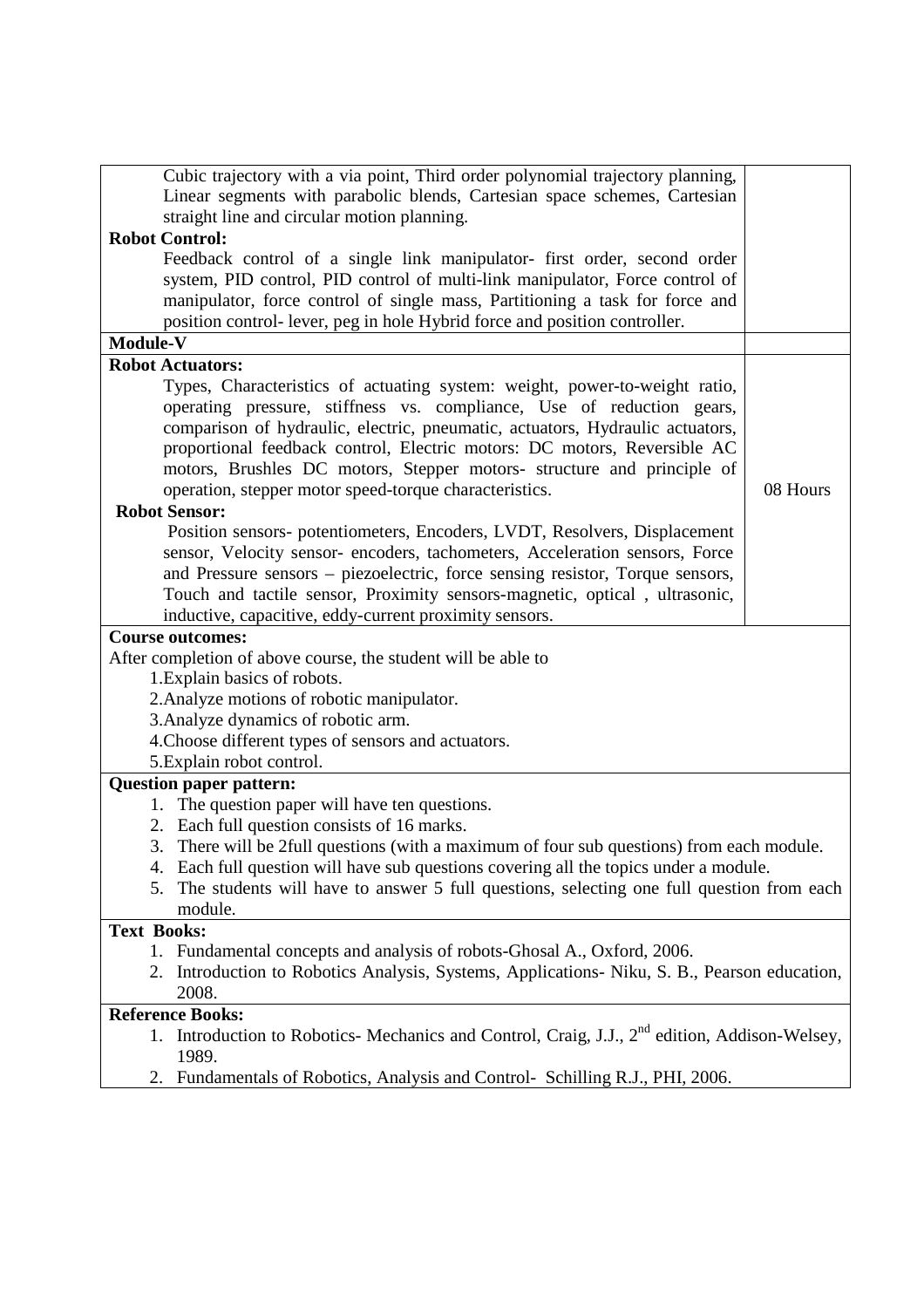| <b>EXPERIMENTAL STRESS ANALYSIS</b>                                                                                                                                 |                                                   |                   |          |
|---------------------------------------------------------------------------------------------------------------------------------------------------------------------|---------------------------------------------------|-------------------|----------|
|                                                                                                                                                                     | [as per choice based credit system (CBCS) scheme] |                   |          |
|                                                                                                                                                                     | Semester – VI                                     |                   |          |
| Subject Code                                                                                                                                                        | 15AU652                                           | <b>IA Marks</b>   | 20       |
| Number of Lecture Hours/Week                                                                                                                                        | 03                                                | <b>Exam Marks</b> | 80       |
| <b>Total Number of Lecture Hours</b>                                                                                                                                | 40                                                | <b>Exam Hours</b> | 03       |
| Credits                                                                                                                                                             | 03                                                |                   |          |
| Course objectives: The objectives of this course is to                                                                                                              |                                                   |                   |          |
| 1. Explain different types of stain gauges and performance characteristics of stain gauge                                                                           |                                                   |                   |          |
| circuits.                                                                                                                                                           |                                                   |                   |          |
| 2. Describe application of photo elasticity.                                                                                                                        |                                                   |                   |          |
| 3. Explain different separationmethods.                                                                                                                             |                                                   |                   |          |
| 4. Analyze coating stresses.                                                                                                                                        |                                                   |                   |          |
| 5. Analyze brittle coating stresses and explain calibration of coating.                                                                                             |                                                   |                   |          |
| <b>Module-I</b>                                                                                                                                                     |                                                   |                   |          |
| <b>Electrical Resistance Strain Gages:</b>                                                                                                                          |                                                   |                   |          |
| Strain sensitivity in metallic alloys, Gage construction, Adhesives and mounting                                                                                    |                                                   |                   |          |
| techniques, Gage sensitivity and gage factor, Performance Characteristics,                                                                                          |                                                   |                   |          |
| Environmental effects, StrainGage circuits.                                                                                                                         |                                                   |                   | 08 Hours |
| <b>Strain Analysis Methods:</b>                                                                                                                                     |                                                   |                   |          |
| Two element, three element rectangular and delta rosettes, Correction for                                                                                           |                                                   |                   |          |
| transverse strain effects, Stress gage, Plane shear gage, Stress intensity factor                                                                                   |                                                   |                   |          |
| gage.                                                                                                                                                               |                                                   |                   |          |
| Module-II                                                                                                                                                           |                                                   |                   |          |
| Photo-elasticity:                                                                                                                                                   |                                                   |                   |          |
| Nature of light, Wave theory of light - optical interference , Stress optic law -<br>and<br>effect<br>of<br>model in plane<br>circular<br>stressed<br>polariscopes, |                                                   |                   |          |
|                                                                                                                                                                     |                                                   |                   | 08 Hours |
| Isoclinics&Isochromatics, Fringe order determination Fringe multiplication<br>techniques, Calibration photoelastic model materials.                                 |                                                   |                   |          |
| <b>Module-III</b>                                                                                                                                                   |                                                   |                   |          |
| <b>Two Dimensional Photo-elasticity:</b>                                                                                                                            |                                                   |                   |          |
| Separation methods: Shear difference method, Analytical separation methods,                                                                                         |                                                   |                   |          |
| Model to prototype scaling, Properties of 2D photo-elastic model materials                                                                                          |                                                   |                   |          |
| <b>Three Dimensional Photo elasticity:</b>                                                                                                                          |                                                   |                   |          |
| Stress freezing method, Scatteredlight photo-elasticity, Scattered light as an                                                                                      |                                                   |                   |          |
| interior analyzer and polarizer, Scattered light polariscope.                                                                                                       |                                                   |                   | 08 Hours |
|                                                                                                                                                                     |                                                   |                   |          |
| <b>Module-IV</b>                                                                                                                                                    |                                                   |                   |          |
| <b>Photoelastic (Birefringent) Coatings:</b>                                                                                                                        |                                                   |                   |          |
| Birefringence coating stresses, Effects of coating thickness: Reinforcing effects,                                                                                  |                                                   |                   | 08 Hours |
| Poisson's, Stress separation techniques: Oblique incidence, Strip coatings.                                                                                         |                                                   |                   |          |
| Module-V                                                                                                                                                            |                                                   |                   |          |
| <b>Brittle Coatings:</b>                                                                                                                                            |                                                   |                   |          |
| Coatings stresses, Crack patterns, Refrigeration techniques, Load relaxation                                                                                        |                                                   |                   |          |
| techniques, Crack detection methods, Types of brittle coatings, Calibration of                                                                                      |                                                   |                   | 08 Hours |
| coating. Advantages and brittle coating applications.                                                                                                               |                                                   |                   |          |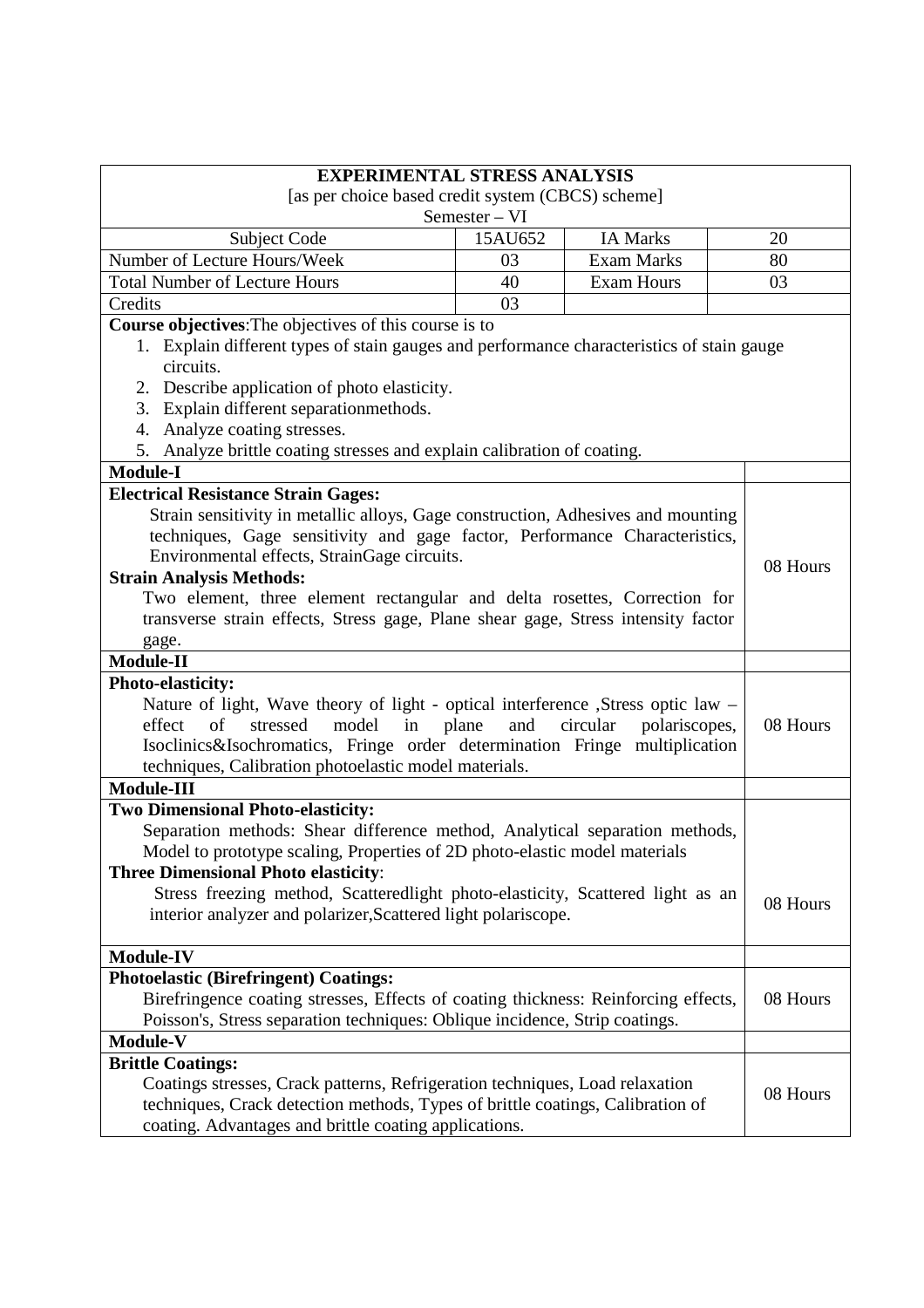| <b>Moire Methods:</b>                                                                       |
|---------------------------------------------------------------------------------------------|
| Moire fringes produced by mechanical interference. Geometrical approach,                    |
| Displacement field approach to Moire fringe analysis, out of plane displacement             |
| measurements, Out of plane slope measurements . Applications and advantages.                |
| <b>Course outcomes:</b>                                                                     |
| After completion of above course, the student will be able to                               |
| 1. Explain different types of stain gauges and performance characteristics of stain gauge   |
| circuits.                                                                                   |
| 2. Describe application of photo elasticity.                                                |
| 3. Explain different separationmethods.                                                     |
| 4. Analyze coating stresses.                                                                |
| 5. Analyze brittle coating stresses and explain calibration of coating.                     |
| <b>Question paper pattern:</b>                                                              |
| 1. The question paper will have ten questions.                                              |
| 2. Each full question consists of 16 marks.                                                 |
| 3. There will be 2full questions (with a maximum of four sub questions) from each module.   |
| 4. Each full question will have sub questions covering all the topics under a module.       |
| 5. The students will have to answer 5 full questions, selecting one full question from each |
| module.                                                                                     |
|                                                                                             |
| <b>Text Books:</b><br><sup>1</sup> Experimental Stress Analysis Dally and Piley McCrow Hill |
|                                                                                             |

- 1. Experimental Stress Analysis-Dally and Riley, McGraw Hill.
- 2. Experimental Stress Analysis-Sadhu Singh, Khanna publisher.
- 3. Experimental stress Analysis-Srinath L.S,Tata McGraw Hill.

## **Reference Books:**

- 1. PhotoelasticityVol. I and Vol. II-M.M.Frocht, John Wiley &sons.
- 2. Strain Gauge Primer-Perry and Lissner.
- 3. Photo Elastic Stress Analysis-Kuske, Albrecht &Robertson, John Wiley & Sons.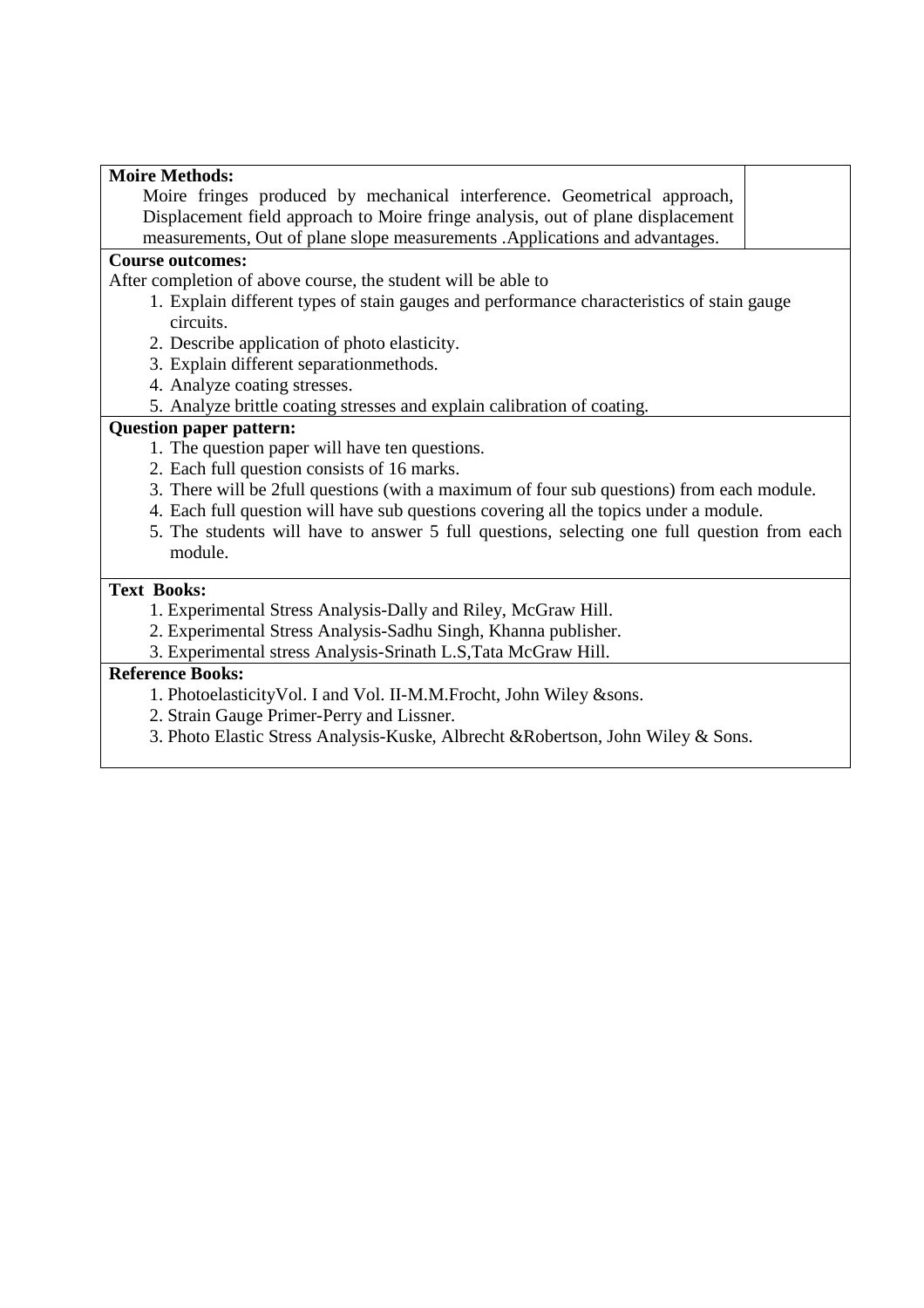| <b>COMPOSITE MATERIALS</b>                                                                |                                                             |                   |          |
|-------------------------------------------------------------------------------------------|-------------------------------------------------------------|-------------------|----------|
| [As per Choice Based Credit System (CBCS) scheme]                                         |                                                             |                   |          |
|                                                                                           | <b>SEMESTER - VI</b>                                        |                   |          |
| Subject Code                                                                              | 15AU653                                                     | <b>IA Marks</b>   | 20       |
| Number of Lecture Hours/Week                                                              | 03                                                          | <b>Exam Marks</b> | 80       |
| <b>Total Number of Lecture Hours</b>                                                      | 40                                                          | <b>Exam Hours</b> | 03       |
| Credits                                                                                   | 03                                                          |                   |          |
| Course objectives: the objective of this course is to                                     |                                                             |                   |          |
| 1. Explain basic concepts of composite materials and application of composite material in |                                                             |                   |          |
| various engineering fields.                                                               |                                                             |                   |          |
| 2. Describe various FRP processing.                                                       |                                                             |                   |          |
| Describe selection, requirements for production and application of MMC.<br>3.             |                                                             |                   |          |
| Explain students to various techniques used for MMC production.<br>4.                     |                                                             |                   |          |
| Describe concepts of nano materials, nano technology and use of nano materials.<br>5.     |                                                             |                   |          |
| Analyse micro mechanical properties of lamina using various approaches.<br>6.             |                                                             |                   |          |
| Explain basics of NC, CNC, Robots and their applications.<br>7.                           |                                                             |                   |          |
| <b>Module-I</b>                                                                           |                                                             |                   |          |
| <b>Introduction to composite Materials:</b>                                               |                                                             |                   |          |
| Definition, classification and characteristics of composite materials -fibrous            |                                                             |                   |          |
| composites, laminated composites, particulate composites. Properties and                  |                                                             |                   |          |
| types of Reinforcement and Matrix materials.                                              |                                                             |                   | 08 Hours |
| <b>Application of composites</b>                                                          |                                                             |                   |          |
| Automobile, Aircrafts, missiles, Space hardware, Electrical and electronics,              |                                                             |                   |          |
| marine, recreational and Sports equipment, future potential of composites.                |                                                             |                   |          |
| Module-II                                                                                 |                                                             |                   |          |
| Fibre reinforced plastic processing:                                                      |                                                             |                   |          |
| Layup and curing, fabricating process – open and closed mould process – hand              |                                                             |                   |          |
| layup techniques – structural laminate bag molding, production procedures for             |                                                             |                   | 08 Hours |
| bag molding – filament winding, pultrusion, pulforming, thermo – forming,                 |                                                             |                   |          |
|                                                                                           | injection, injection molding, liquid molding, blow molding. |                   |          |
| <b>Module-III</b>                                                                         |                                                             |                   |          |
| <b>Metal Matrix Composites:</b>                                                           |                                                             |                   |          |
| Reinforcement materials, types, characteristics and selection base metals,                |                                                             |                   |          |
| Need for production, MMC's and its application.                                           |                                                             |                   |          |
| <b>Fabrication Process for MMCs:</b>                                                      |                                                             |                   |          |
| Powder metallurgy technique and itsapplication, liquid metallurgy technique               |                                                             |                   | 08 Hours |
| and its application and secondary processing, special fabrication.                        |                                                             |                   |          |
| <b>Module-IV</b>                                                                          |                                                             |                   |          |
| <b>Properties of MMCs:</b>                                                                |                                                             |                   |          |
| Physical, mechanical, wear, machinability and other properties. Effect of size,           |                                                             |                   |          |
| shape and distribution of particulate on properties.                                      |                                                             |                   |          |
| Nano-materials:                                                                           |                                                             |                   |          |
| Introduction, types of nano materials, synthesis nanomaterial using Chemical              |                                                             |                   | 08 Hours |
| vapor depositions, physical vapor deposition, phase transformation of                     |                                                             |                   |          |
| nanoparticles, magnetic, optical, electrical and mechanical properties of                 |                                                             |                   |          |
| nanoparticles.                                                                            |                                                             |                   |          |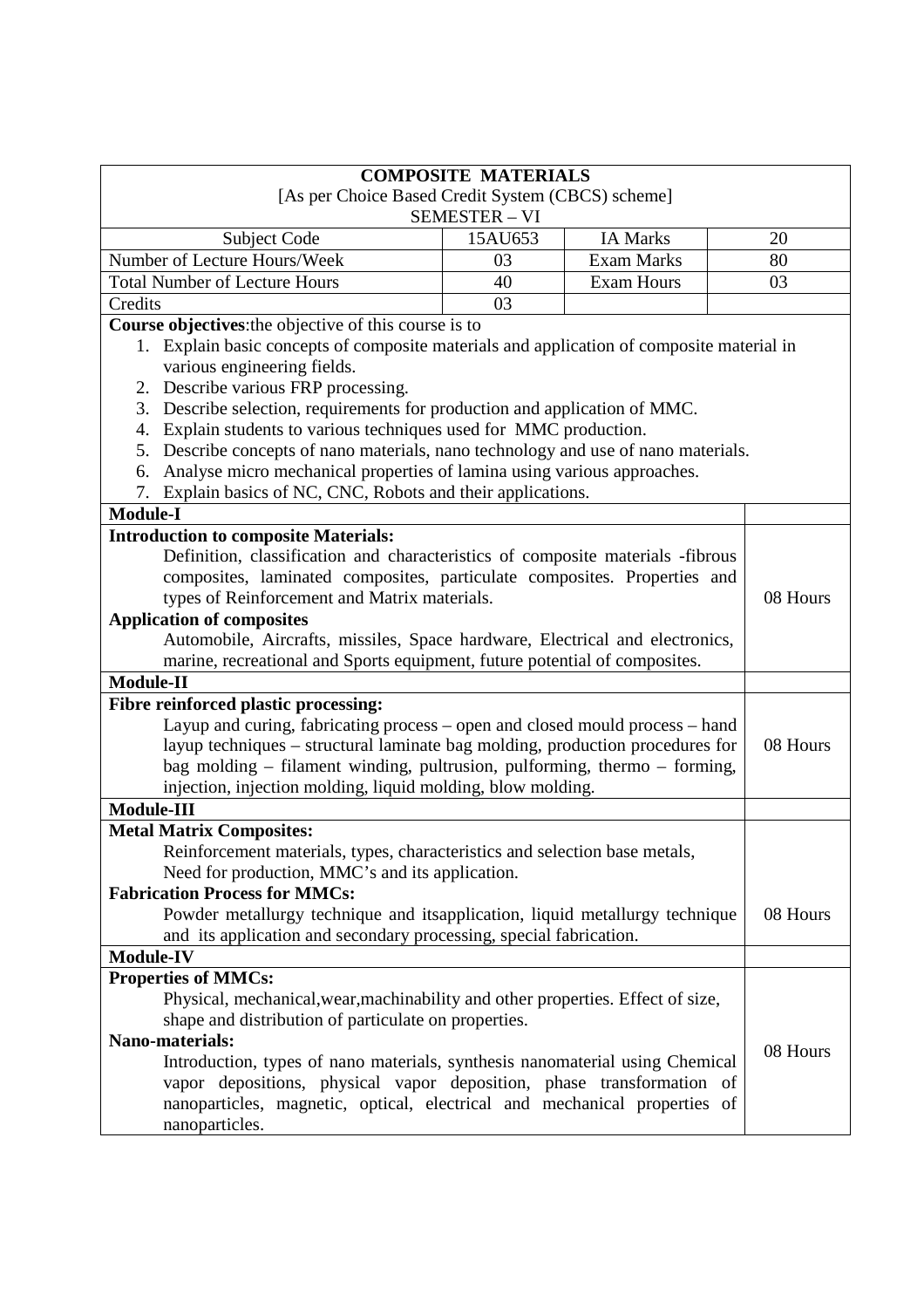| Module-V                       |                                                                                                                       |          |  |  |
|--------------------------------|-----------------------------------------------------------------------------------------------------------------------|----------|--|--|
|                                | Micromechanical Analysis of a Lamina:                                                                                 |          |  |  |
|                                | Introduction, evolution of four elastic moduli by strength of material approach,                                      |          |  |  |
|                                | rule of mixture, Numericals.                                                                                          | 08 Hours |  |  |
|                                | <b>Mechanics of Lamina:</b>                                                                                           |          |  |  |
|                                | Hooks law for different types of materials, number elastic constants, two                                             |          |  |  |
|                                | dimensional relationship of compliance and stiffness matrix.                                                          |          |  |  |
|                                | <b>Course outcome:</b>                                                                                                |          |  |  |
|                                | After completion of above course, the student will be able to                                                         |          |  |  |
|                                | 1. Describe basic concepts of composite materials and application of composite materials in                           |          |  |  |
|                                | various engineering fields.                                                                                           |          |  |  |
|                                | 2. Describe various FRP processing.                                                                                   |          |  |  |
|                                | 3. Describe selection, requirements for production and application of MMCs.                                           |          |  |  |
|                                | 4. Describe concepts of nano materials, nano technology and use of nano materials.                                    |          |  |  |
|                                | 5. Use various techniques used for MMCs production.                                                                   |          |  |  |
|                                | 6. Analyze micro mechanical properties of lamina using various approaches.                                            |          |  |  |
| <b>Question paper pattern:</b> |                                                                                                                       |          |  |  |
|                                | 1. The question paper will have ten questions.                                                                        |          |  |  |
|                                | 2. Each full question consists of 16 marks.                                                                           |          |  |  |
|                                | 3. There will be 2full questions (with a maximum of four sub questions) from each module.                             |          |  |  |
|                                | 4. Each full question will have sub questions covering all the topics under a module.                                 |          |  |  |
|                                | 5. The students will have to answer 5 full questions, selecting one full question from each                           |          |  |  |
|                                | module.                                                                                                               |          |  |  |
| <b>Text Books:</b>             |                                                                                                                       |          |  |  |
|                                | 1. Composites Science and Engineering - K. K. Chawla, Springer Verlag.                                                |          |  |  |
|                                | 2. Introduction to composite materials- Hull and Clyne, Cambridge University Press, 2 <sup>nd</sup><br>edition, 1990. |          |  |  |
|                                | 3. Nano-materials- An introduction to synthesis, properties and applications- Dieter                                  |          |  |  |
|                                | vollath Wiley VCH, 2 <sup>nd</sup> edition, 2013.                                                                     |          |  |  |
|                                | <b>Reference Books:</b>                                                                                               |          |  |  |
|                                | 1. Composite materials Hand Book-1984- MeingSchwaitz, McGraw Hill Book Company.                                       |          |  |  |
|                                | 2. Mechanics of Composite Materials-Robert M. Jones, McGraw Hill Kogakusha Ltd.                                       |          |  |  |
|                                | 3. Forming Metal hand book, 9 <sup>th</sup> edition, ASM handbook, V15. 1988, P327-338.                               |          |  |  |
|                                | 4. Mechanics of composites-Artar Kaw, CRC Press. 2002.                                                                |          |  |  |
|                                | 5. Composite Materials - S.C. Sharma, Narosa publishing House, New Delhi 2000.                                        |          |  |  |
|                                | 6. Principles of Composite Material mechanics- Ronald .F. Gibron, McGraw Hill.                                        |          |  |  |
|                                | International, 1994.                                                                                                  |          |  |  |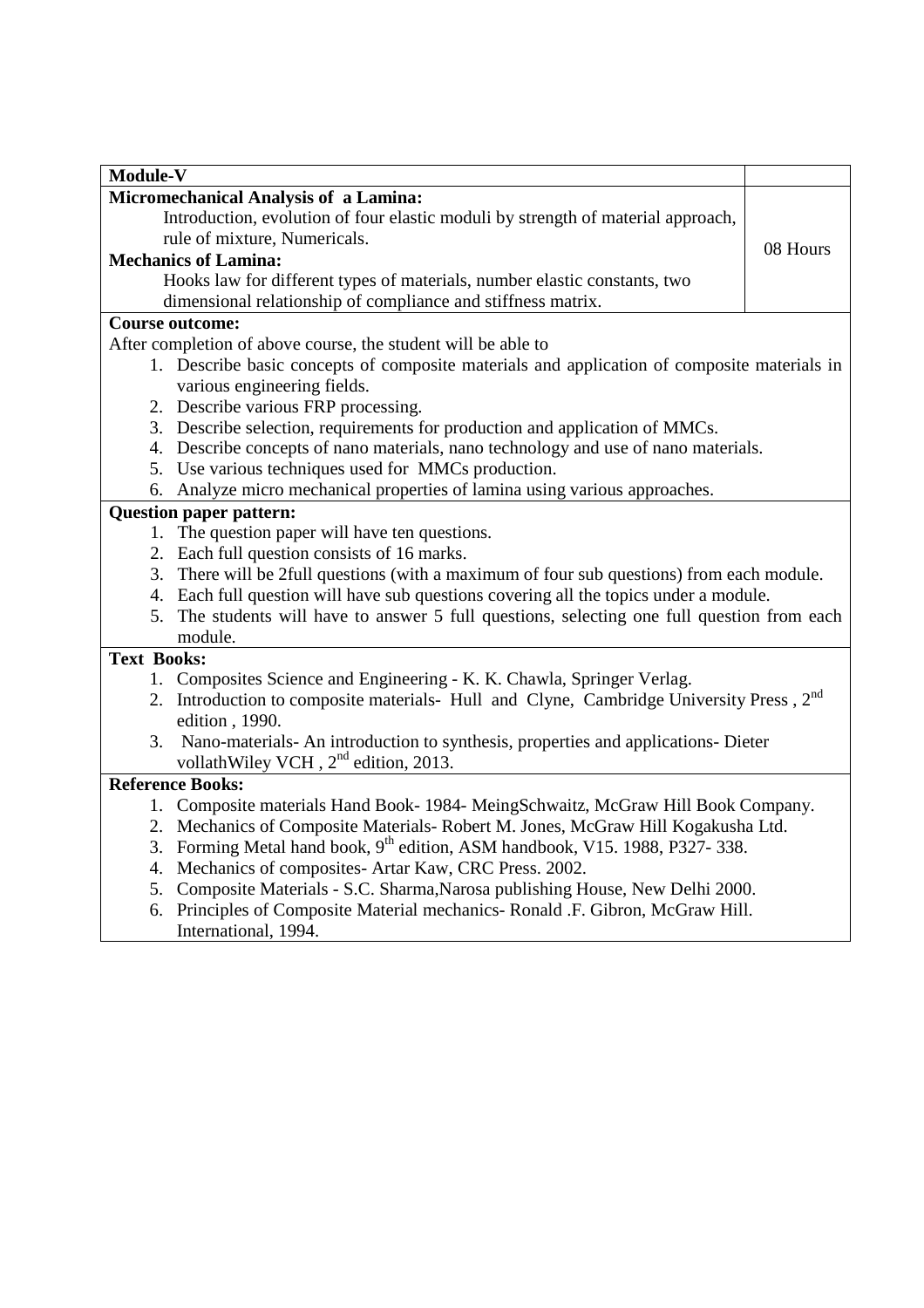| <b>AUTOMOTIVE POLLUTION AND CONTROL</b>                                                                           |                                                   |                   |          |  |
|-------------------------------------------------------------------------------------------------------------------|---------------------------------------------------|-------------------|----------|--|
|                                                                                                                   | [As per Choice Based Credit System (CBCS) scheme] |                   |          |  |
|                                                                                                                   | <b>SEMESTER - VI</b>                              |                   |          |  |
| Subject Code                                                                                                      | 15AU654                                           | <b>IA Marks</b>   | 20       |  |
| Number of Lecture Hours/Week                                                                                      | 03                                                | <b>Exam Marks</b> | 80       |  |
| <b>Total Number of Lecture Hours</b>                                                                              | 40                                                | <b>Exam Hours</b> | 03       |  |
| Credits                                                                                                           | 03                                                |                   |          |  |
| Course objectives: The objectives of this course is to                                                            |                                                   |                   |          |  |
| Explain air pollution and pollutants, their sources $\&$ their effects.<br>1.                                     |                                                   |                   |          |  |
| Describe different parameters responsible for pollutant formation.<br>2.                                          |                                                   |                   |          |  |
| Choose instruments for pollution measurements.<br>3.                                                              |                                                   |                   |          |  |
| Analyze measurement of pollutants.<br>4.                                                                          |                                                   |                   |          |  |
| <b>Module-I</b>                                                                                                   |                                                   |                   |          |  |
| Laws and regulations:                                                                                             |                                                   |                   |          |  |
| Historical background, regulatory test procedure (European cycles), Exhaust                                       |                                                   |                   |          |  |
| gas pollutants (European rail road limits), particulate pollutants, European                                      |                                                   |                   |          |  |
| statutory values, inspection of vehicle in circulation (influence of actual traffic                               |                                                   |                   | 08 Hours |  |
| conditions and influence of vehicle maintenance).                                                                 |                                                   |                   |          |  |
| <b>Effect of air pollution:</b>                                                                                   |                                                   |                   |          |  |
| Effect of air pollution on Human Health, Effect of air pollution on animals,                                      |                                                   |                   |          |  |
| Effect of air pollution on plants.                                                                                |                                                   |                   |          |  |
| <b>Module-II</b>                                                                                                  |                                                   |                   |          |  |
| <b>Mechanism of pollutant formation in Engines:</b>                                                               |                                                   |                   |          |  |
| <b>Nitrogen oxides:</b>                                                                                           |                                                   |                   |          |  |
| Formation of nitrogen oxides, kinetics of NO formation, formation of $NO2$ ,                                      |                                                   |                   |          |  |
| NO formation in spark ignition engines, $NOx$ formation, in compression                                           |                                                   |                   |          |  |
| ignition engines.                                                                                                 |                                                   |                   |          |  |
| Carbon monoxide:                                                                                                  |                                                   |                   |          |  |
| Formation of carbon monoxide in SI and CI Engines.                                                                |                                                   |                   | 08 Hours |  |
| <b>Unburned Hydrocarbons:</b>                                                                                     |                                                   |                   |          |  |
| Back ground, flame quenching and oxidation fundamentals, HC emissions                                             |                                                   |                   |          |  |
| from spark ignition engines, HC emission mechanisms in diesel engines.                                            |                                                   |                   |          |  |
| <b>Particulate emissions:</b><br>Spark ignition engine particulates, characteristics of diesel particulates, soot |                                                   |                   |          |  |
| formation fundamentals, soot oxidation.                                                                           |                                                   |                   |          |  |
| Crankcase emissions, piston ring blow by, evaporative emissions.                                                  |                                                   |                   |          |  |
| Module-III                                                                                                        |                                                   |                   |          |  |
| <b>Pollution control techniques:</b>                                                                              |                                                   |                   |          |  |
| Pollution control measures inside SI Engines & lean burn strategies, measures                                     |                                                   |                   |          |  |
| in engines to control Diesel Emissions                                                                            |                                                   |                   |          |  |
| Pollution control in SI & CI Engines, Design changes, optimization of                                             |                                                   |                   |          |  |
| operating factors and Exhaust gas recirculation, fuel additives to reduce smoke                                   |                                                   |                   |          |  |
| & particulates, Road draught crankcase ventilation system, positive crankcase                                     |                                                   |                   |          |  |
| ventilation system, fuel evaporation control.                                                                     |                                                   |                   | 08 Hours |  |
| <b>Influence of Fuel Properties</b>                                                                               |                                                   |                   |          |  |
| Effect of petrol, Diesel Fuel, Alternative Fuels and lubricants on emissions.                                     |                                                   |                   |          |  |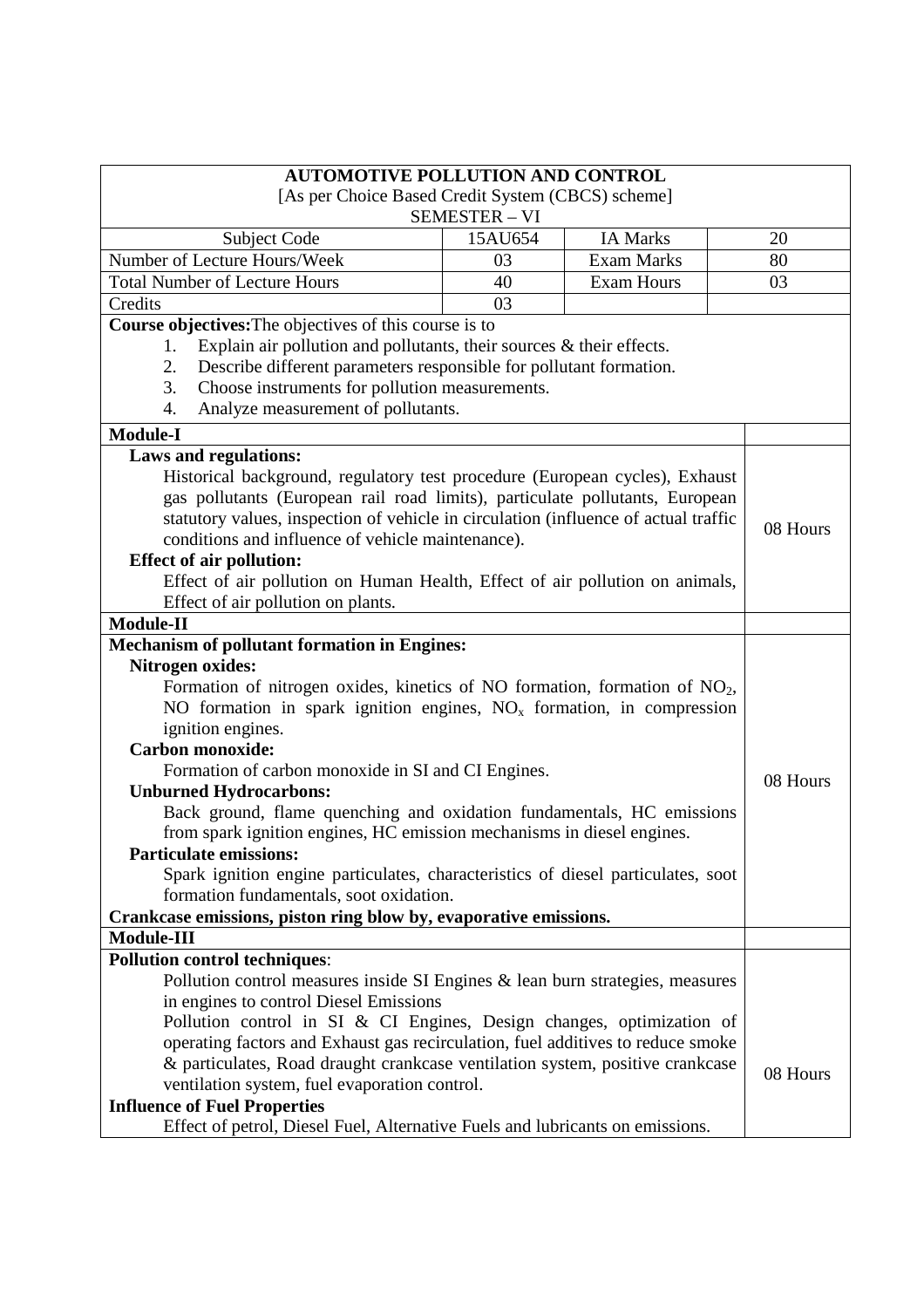| <b>Module-IV</b>                                                                                 |          |  |  |
|--------------------------------------------------------------------------------------------------|----------|--|--|
| <b>Post combustion Treatments:</b>                                                               |          |  |  |
| Available options, physical conditions & exhaust gas compositions before                         |          |  |  |
| treatment, Catalytic mechanism, Thermal Reactions, Installation of catalyst in                   | 08 Hours |  |  |
| exhaust lines, catalyst poisoning, catalyst light-off, $NOx$ treatment in Diesel                 |          |  |  |
| Engines, particulate traps, Diesel Trap oxidizer.                                                |          |  |  |
| Module-V                                                                                         |          |  |  |
| <b>Sampling procedures:</b>                                                                      |          |  |  |
| Combustion gas sampling: continuous combustion, combustion in a cylinder                         |          |  |  |
| Particulate sampling: soot particles in a cylinder, soot in exhaust tube,                        |          |  |  |
| Sampling Methods-sedimentations, and filtration, and impinge methods-                            |          |  |  |
| electrostatic precipitation thermal precipitation, centrifugal methods,                          |          |  |  |
| determination of mass concentration, analytical methods- volumetric-                             |          |  |  |
| gravimetric-calorimetric methods etc.                                                            | 08 Hours |  |  |
| <b>Instrumentation for pollution measurements:</b>                                               |          |  |  |
| NDIR analyzers, Gas chromatograph, Thermal conductivity and flame                                |          |  |  |
| ionization detectors,<br>Analyzers for $NO_x$ , Orsat<br>apparatus,<br>Smoke                     |          |  |  |
| measurement, comparison method, obscurationmethod, ringelmann chart,                             |          |  |  |
| Continuous filter type smoke meter, Bosch smoke meter, Hart ridge smoke                          |          |  |  |
| meter.                                                                                           |          |  |  |
| <b>Course outcome:</b>                                                                           |          |  |  |
| After completion of above course, the student will be able to                                    |          |  |  |
| Explain air pollution and pollutants, their sources $\&$ their effects.<br>1.                    |          |  |  |
| Describe different parameters responsible for pollutant formation.<br>2.                         |          |  |  |
| 3.<br>Choose instruments for air pollution measurement.                                          |          |  |  |
| Analyze measurement of pollutants.<br>4.                                                         |          |  |  |
| <b>Question paper pattern:</b>                                                                   |          |  |  |
| The question paper will have ten questions.<br>1.                                                |          |  |  |
| 2. Each full question consists of 16 marks.                                                      |          |  |  |
| There will be 2full questions (with a maximum of four sub questions) from each module.<br>3.     |          |  |  |
| 4. Each full question will have sub questions covering all the topics under a module.            |          |  |  |
| The students will have to answer 5 full questions, selecting one full question from each<br>5.   |          |  |  |
| module.                                                                                          |          |  |  |
| <b>Text Books:</b>                                                                               |          |  |  |
| Automobiles and pollution - Paul degobert (SAE)<br>1.                                            |          |  |  |
| Internal combustion engine fundamentals-John B. Heywood, McGraw Hill Book<br>2.                  |          |  |  |
| publications, 1998.                                                                              |          |  |  |
| <b>Reference Books:</b>                                                                          |          |  |  |
| Internal combustion engines-V. Ganesan, Tata McGraw Hill Book Company, 1995.<br>1.               |          |  |  |
| Automotive Emission Control- Crouse William, Gregg Division /McGraw-Hill. 1980.<br>2.            |          |  |  |
| 3.<br>Combustion Generated Air Pollutions - Ernest, S., Starkman, Plenum Press, 1980.            |          |  |  |
| Engine emissions, Pollutant Formation and Measurement- George, Springer and Donald<br>4.         |          |  |  |
| J.Patterson,, Plenum press, 1972.                                                                |          |  |  |
| Internal Combustion Engines and Air Pollution- Obert, E.F., Intext Educational Publishers,<br>5. |          |  |  |
| 1980.                                                                                            |          |  |  |
| <b>AUTOMOTIVE CHASSIS COMPONENTS LAB</b>                                                         |          |  |  |

## **AUTOMOTIVE CHASSIS COMPONENTS LAB**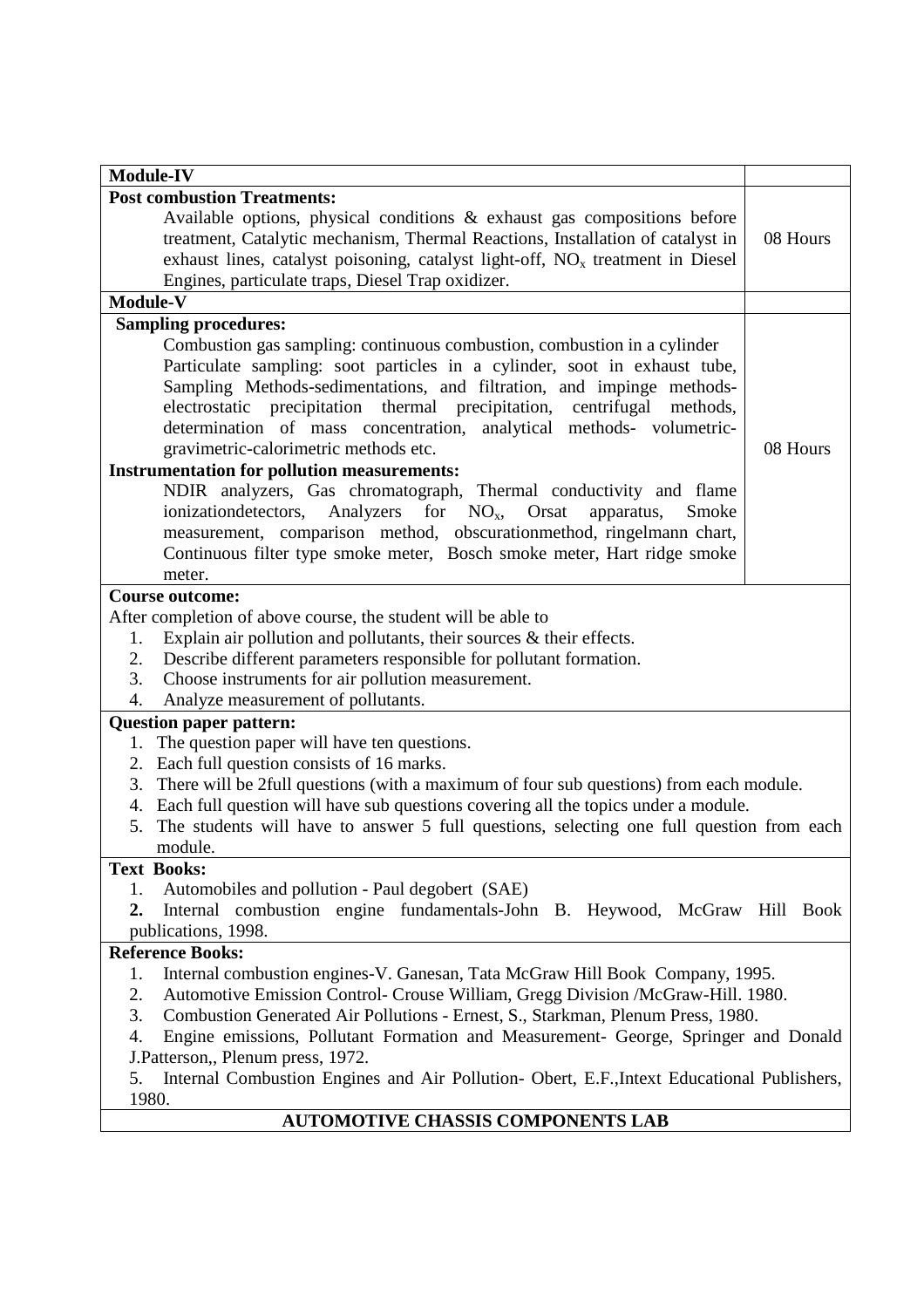| [As per Choice Based Credit System (CBCS) scheme]                                                                                                      |             |                   |    |
|--------------------------------------------------------------------------------------------------------------------------------------------------------|-------------|-------------------|----|
| <b>SEMESTER-VI</b>                                                                                                                                     |             |                   |    |
| <b>Subject Code</b>                                                                                                                                    | 15AUL 57    | <b>IA Marks</b>   | 20 |
| Number of Lecture Hours/Week                                                                                                                           | $01I + 02P$ | <b>Exam Marks</b> | 80 |
| <b>Total Number of Lecture Hours</b>                                                                                                                   | 39          | <b>Exam Hours</b> | 03 |
| Credits                                                                                                                                                | 02          |                   |    |
| Course objectives: the objectives of this course is to                                                                                                 |             |                   |    |
| 1. Explain how to identify the various chassis frames of cars, bus (front engine & rear engine),                                                       |             |                   |    |
| truck and articulated vehicles.                                                                                                                        |             |                   |    |
| 2. List specifications of different two and four wheeled vehicles.                                                                                     |             |                   |    |
| 3. Describe procedure for Disassemble / assemble, cleaning, inspection and servicing of chassis                                                        |             |                   |    |
| sub-systems like suspension, clutch / gear box, final drive / differential, brake, steering and tyres /                                                |             |                   |    |
| wheels.                                                                                                                                                |             |                   |    |
| $PART - A$                                                                                                                                             |             |                   |    |
| Writing technical specification of two wheeled and four wheeled vehicles (at<br>1.                                                                     |             |                   |    |
| least 10 vehicles)                                                                                                                                     |             |                   |    |
| Drawing the layouts of chassis frames of cars, bus (front engine & rear engine),<br>2.                                                                 |             |                   |    |
| truck and articulated vehicles                                                                                                                         |             |                   |    |
| Disassembling, cleaning, inspection for wear and tear, servicing and assembling<br>3.                                                                  |             |                   |    |
| of single plate clutch and multi plate clutch. Checking the clutch springs and                                                                         |             |                   |    |
| Clutch adjustments.                                                                                                                                    |             |                   |    |
| Disassembling, cleaning, inspection for wear and tear, servicing and assembling<br>4.                                                                  |             |                   |    |
| of different types of gear box and calculation of gear ratios.                                                                                         |             |                   |    |
| Disassembling, cleaning, inspection for wear and tear, servicing and assembling<br>5.                                                                  |             |                   |    |
| of propeller shaft assembly including universal joint and slip joint.                                                                                  |             |                   |    |
| <b>PART-B</b>                                                                                                                                          |             |                   |    |
| 1. Disassembling, cleaning, inspection for wear and tear, servicing and                                                                                |             |                   |    |
| assembling of final drive and differential.                                                                                                            |             |                   |    |
| 2. Disassembling, cleaning, inspection for wear and tear, servicing and<br>assembling of steering system and steering gears.                           |             |                   |    |
|                                                                                                                                                        |             |                   |    |
| 3. Disassembling, cleaning, inspection for wear and tear, servicing and                                                                                |             |                   |    |
| assembling of braking system, bleeding in hydraulic brakes                                                                                             |             |                   |    |
| 4. Removing the wheels from the vehicle, inspection for wear of tyre tread,<br>inspection of tube, vulcanizing the tube, refitting of wheel on vehicle |             |                   |    |
| Disassembling, cleaning, inspection for wear and tear, servicing and<br>5.                                                                             |             |                   |    |
| assembling of front independent suspension, shock absorber and leaf spring                                                                             |             |                   |    |
| suspension system                                                                                                                                      |             |                   |    |
| <b>Course outcome:</b>                                                                                                                                 |             |                   |    |
| At the end of this laboratory, students will be able to:                                                                                               |             |                   |    |
| 1. Identify the various chassis frames of cars, bus (front engine & rear engine), truck and                                                            |             |                   |    |
| articulated vehicles.                                                                                                                                  |             |                   |    |
| 2. List specifications of different two and four wheeled vehicles.                                                                                     |             |                   |    |
| 3. Disassemble / assemble, clean, inspect and service chassis sub-systems like suspension,                                                             |             |                   |    |
| clutch / gear box, final drive / differential, brake, steering and tyres / wheels.                                                                     |             |                   |    |
|                                                                                                                                                        |             |                   |    |

# **Scheme of Examination:**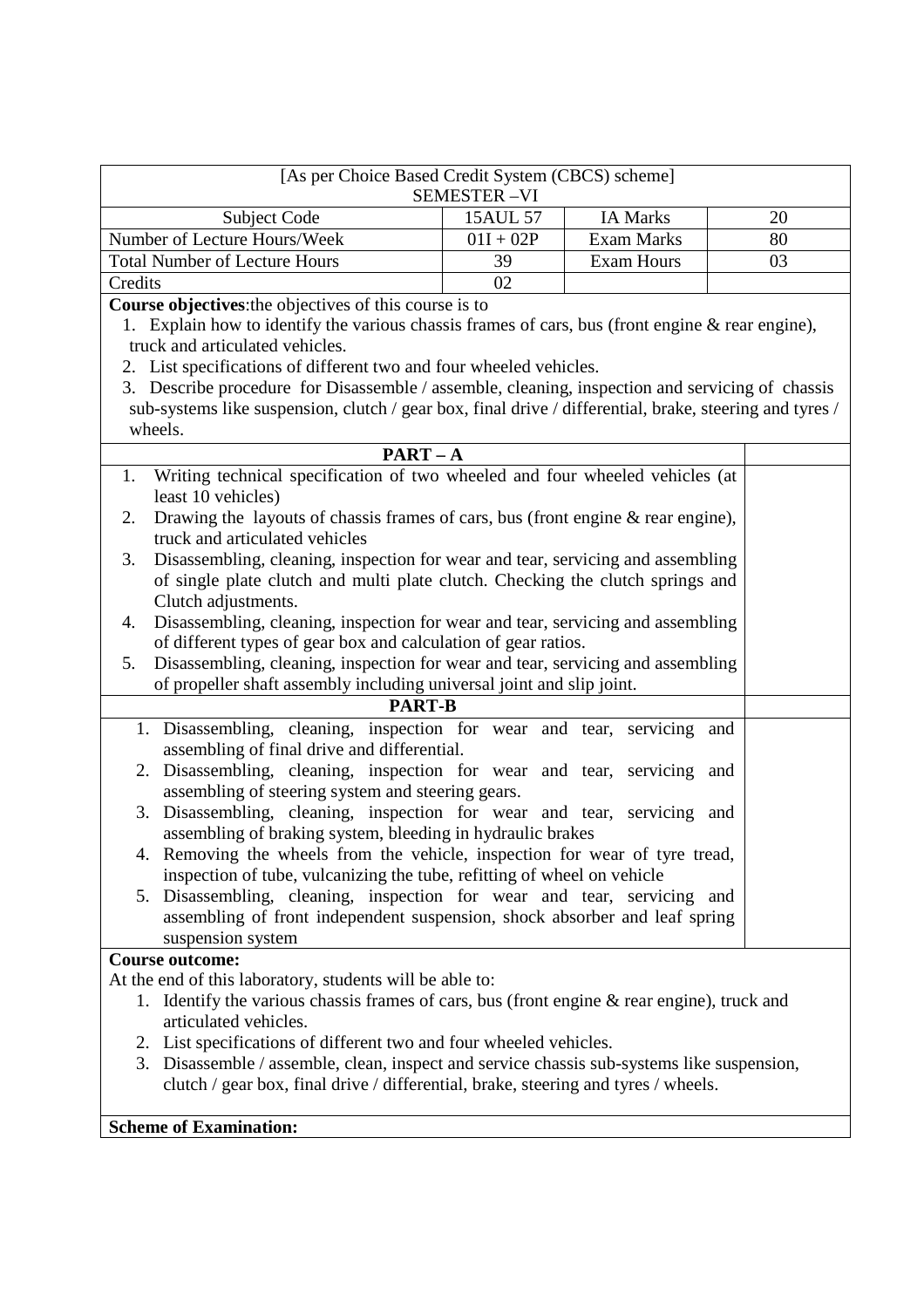| One Question from Part $-A$       | 30 marks |
|-----------------------------------|----------|
| $\Box$ One Question from Part – B | 40 marks |
| $\forall$ iva – Voce              | 10 marks |
| Total:                            | 80 marks |

## **ENGINE TESTING AND EMISSION MEASUREMENT LABORATORY**